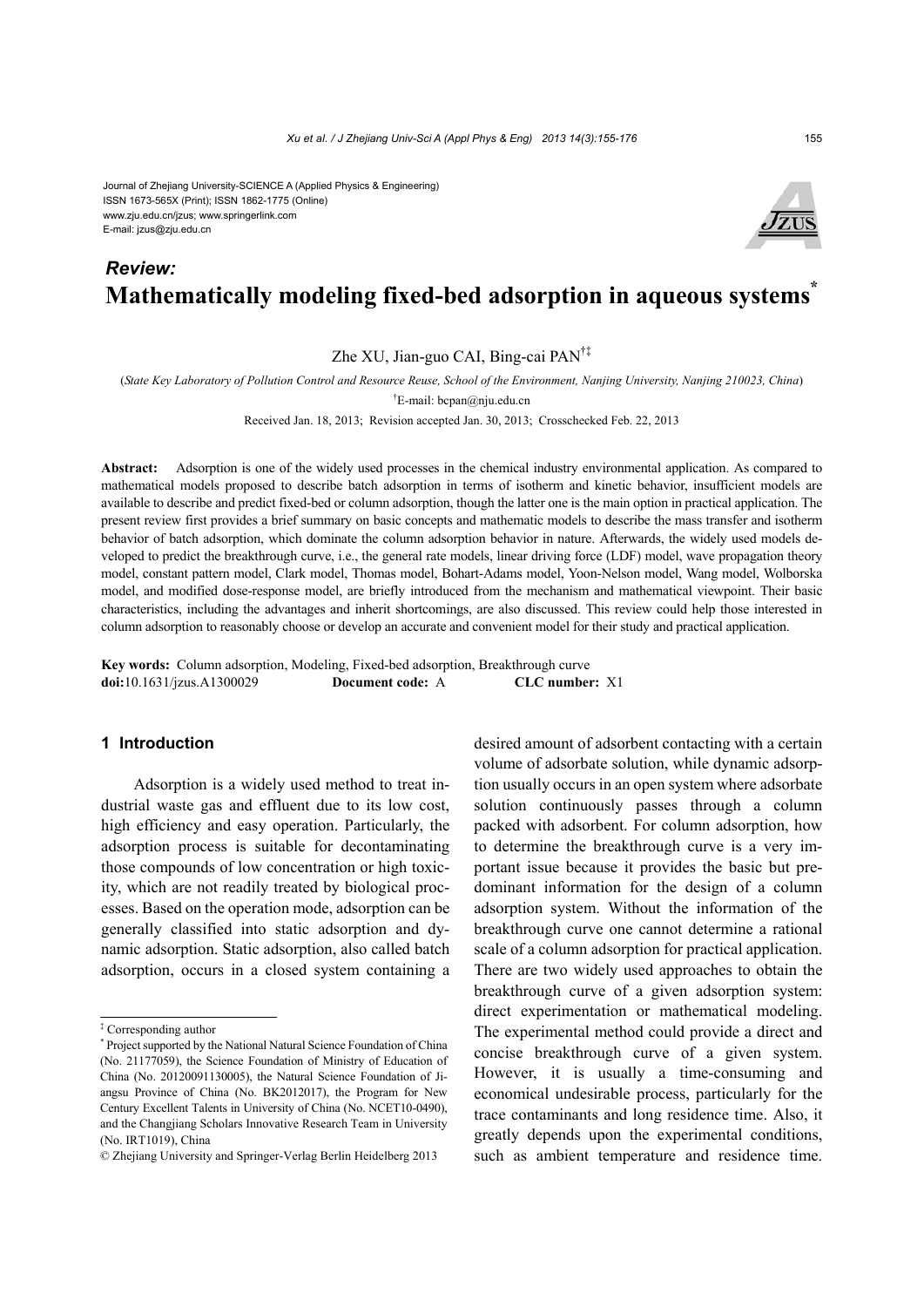Comparatively, mathematical modeling is simple and readily realized with no experimental apparatus required, and thus, it has attracted increasing interest in the past decades.

Currently, a variety of mathematical models have been used to describe and predict the breakthrough curves of a column adsorption system in liquid or gaseous phase (Abu-Lail *et al*., 2012; Cheknane *et al*., 2012; Meng *et al*., 2012; Nwabanne and Igbokwe, 2012; Yi *et al.*, 2012; Zhao *et al*., 2012), but there is still lack of a comprehensive review of these models. The main objective of the present review is to introduce the modeling of dynamic adsorption in liquid phase. Different from the gas-solid adsorption, liquid-solid adsorption is more theoretically difficult to give an unambiguous description because the solvent accompanies more intricate interaction between the species involved. Moreover, the salvation effect results in a more complicated behavior of the process. To model a liquid-solid column adsorption, it is necessary to divide it into four basic steps (Fig. 1): (1) liquid phase mass transfer including convective mass transfer and molecular diffusion; (2) interface diffusion between liquid phase and the exterior surface of the adsorbent (i.e., film diffusion); (3) intrapellet mass transfer involving pore diffusion and surface diffusion; and, (4) the adsorption- desorption reaction (Crittenden and Weber, 1978; Crittenden *et al*., 1986; Helfferich, 1995).

(1) Liquid phase mass transfer. Molecules or ions in the column can move in both axial and radial directions. For simplification, it is common to postulate that all cross-sections are homogeneous and the radial movement could be neglected. Thus, a macroscopic mass conservation equation is acquired to represent the relationship between the corresponding variations (i.e., concentration of the adsorbed adsorbate *q*; concentration of the bulk solution *C*; distance to the inlet  $z$ ; superficial velocity  $u$ ; and axial dispersion coefficient  $D<sub>z</sub>$  (if the axial dispersion is not ignored)). Regarding a control volume as shown in Fig. 2, one has (Costa and Rodrigues, 1985; Tien, 1994; Fournel *et al*., 2010)

$$
\varepsilon \frac{\partial C}{\partial t} + u \frac{\partial C}{\partial z} + (1 - \varepsilon) \rho_a \frac{\partial q}{\partial t} = D_z \frac{\partial^2 C}{\partial z^2},\tag{1}
$$

where initial and boundary conditions are

$$
t = 0 \rightarrow C(z, t) = 0,
$$
  
\n
$$
t = 0 \rightarrow q(z, t) = 0,
$$
  
\n
$$
z = 0 \rightarrow C(0, t = 0) = 0, C(0, t > 0) = C_{F},
$$
  
\n
$$
z = H \rightarrow \frac{\partial C}{\partial z} = 0.
$$

When the axial dispersion is ignored,

$$
\varepsilon \frac{\partial C}{\partial t} + u \frac{\partial C}{\partial z} + (1 - \varepsilon) \rho_a \frac{\partial q}{\partial t} = 0.
$$
 (2)

The initial and boundary conditions turn to

$$
t = 0 \rightarrow C(z, t) = 0,
$$
  
\n
$$
z = 0 \rightarrow C = C_{F} + \frac{D_{z} \varepsilon}{u} \frac{\partial C}{\partial z},
$$
  
\n
$$
z = H \rightarrow \frac{\partial C}{\partial z} = 0,
$$

where  $\varepsilon$  is the bed porosity, *t* is the time,  $\rho_a$  is the adsorbent density,  $C_F$  is the initial concentration of the influent, and *H* is the bed height.



**Fig. 1 Macroscopic adsorption process of an adsorbent pellet**



**Fig. 2 Schematic diagram of the mass conservation of a control volume**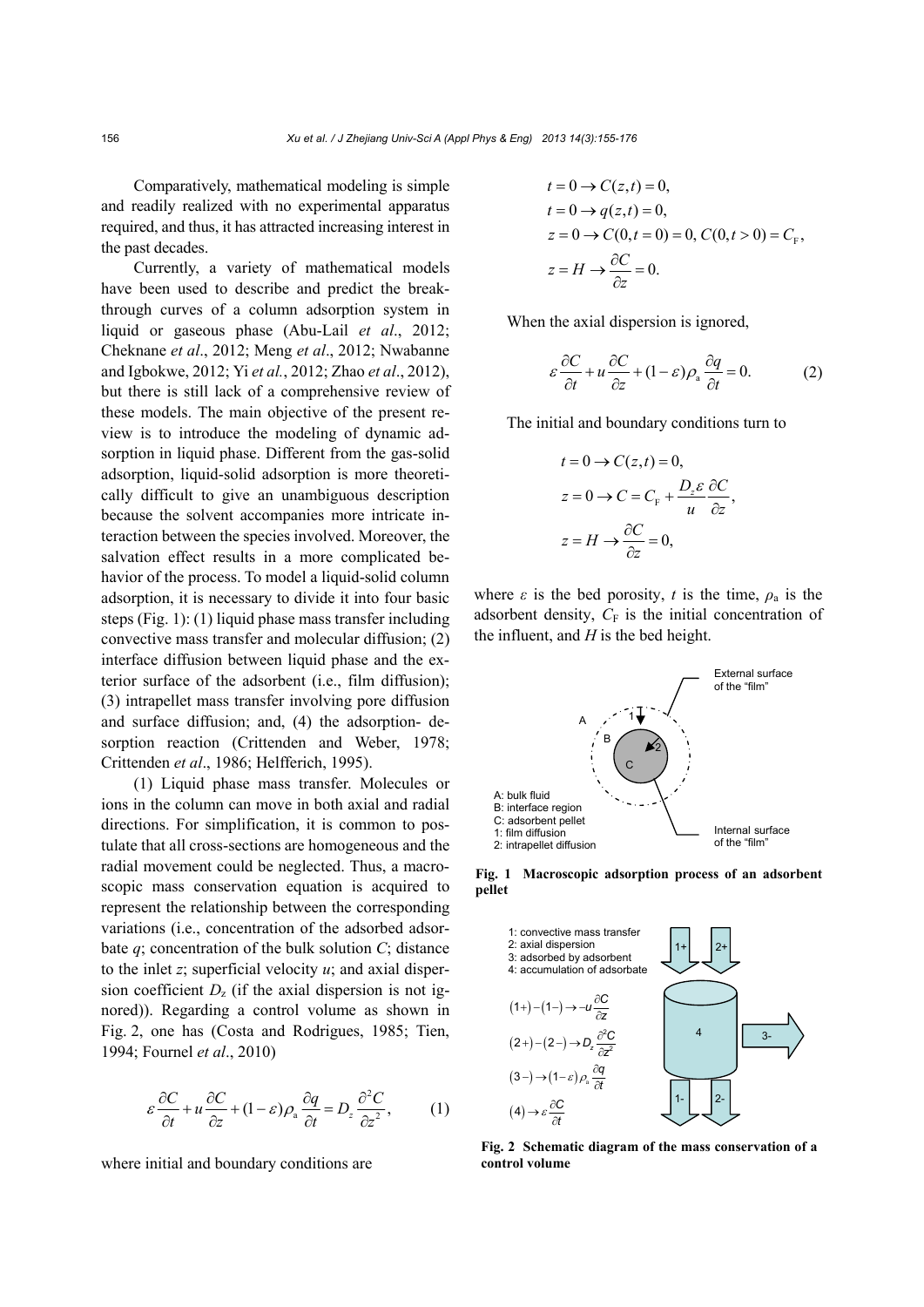Eqs. (1) and (2) are based on the following assumptions: (1) the process is isothermal; (2) no chemical reaction occurs in the column; (3) the packing material is made of porous particles that are spherical and uniform in size; (4) the bed is homogenous and the concentration gradient in the radial direction of the bed is negligible; (5) the flow rate is constant and invariant with the column position (Warchoł and Petrus, 2006); and, (6) the activity coefficient of each species is unity.

(2) Film diffusion. The driving force of film diffusion is the concentration gradient located at the interface region between the exterior surface of adsorbent pellets and the bulk solution. As the first step of adsorption, film diffusion predominates the overall uptake rate to some extent and even becomes the rate control step in some cases. The flux film diffusion can be expressed in linear form by multiplying its driving force and the phenomenological coefficient (Tien 1994; Fournel *et al*., 2010):

$$
\frac{\mathrm{d}q}{\mathrm{d}t} = J_{\mathrm{f}} = k_{\mathrm{f}} a (C - C_{\mathrm{s}}),\tag{3}
$$

where  $J_f$  is the mass transfer flux,  $a$  is the volumetric surface area,  $C_s$  is the adsorbate concentration at the exterior surface of adsorbent, and  $k_f$  is the film diffusion coefficient. It is generally known that increasing the flow rate will decrease the film thickness and resistance, whereas larger film resistance can be caused by packing with smaller adsorbent pellets due to the extension of the exterior surface area.

(3) Intrapellet diffusion and reaction. As shown in Fig. 3, surface diffusion and pore diffusion proceed in parallel accompanying with Knudsen diffusion and the adsorption reactions. Of note, when the pore size is only slightly larger than the diameter of adsorbate ions or molecules, the Knudsen diffusion begins to play a significant role as shown in Fig. 3b.

Generally speaking, the film diffusion driven solely by the concentration gradient can be expressed in a routine form  $(Eq. (3))$ , and the intrapellet diffusion, which is more complex and diverse, is the keystone of modeling dynamic adsorption. Pore diffusion, surface diffusion and reaction are involved in intrapellet transfer simultaneously, and a set of equations could be set to consider all the possible mechanisms. Moreover, consideration of the heterogeneity

and Knudsen diffusion will tend to cause dramatic complexity and make the process very tedious. Hence, it is urgent to simplify such a process by making appropriate assumptions based on specific characteristics of the system, and several models were proposed based on different simplifications indeed.

Most mathematical models to predict a breakthrough curve have (or are acquired by) the same composition, i.e., (a) macroscopic mass conservation equation; (b) adsorption kinetic equation (sometimes including a set of equations); and (c) equilibrium relationship. Among these composition, (a) and (b) have been briefly discussed above. Logically, we introduce the equilibrium relationship (isotherm) in the following sections.



**Fig. 3 Macroscopic schematic illustration of basic diffusion and adsorption steps inside the pore** 

(a) Surface diffusion; (b) Pore diffusion; (c) Pore diffusion with significant Knudsen diffusion; (d) Combination of intrapellet diffusion and adsorption. 1: pore diffusion; 2: surface diffusion; 3: adsorption; 4: desorption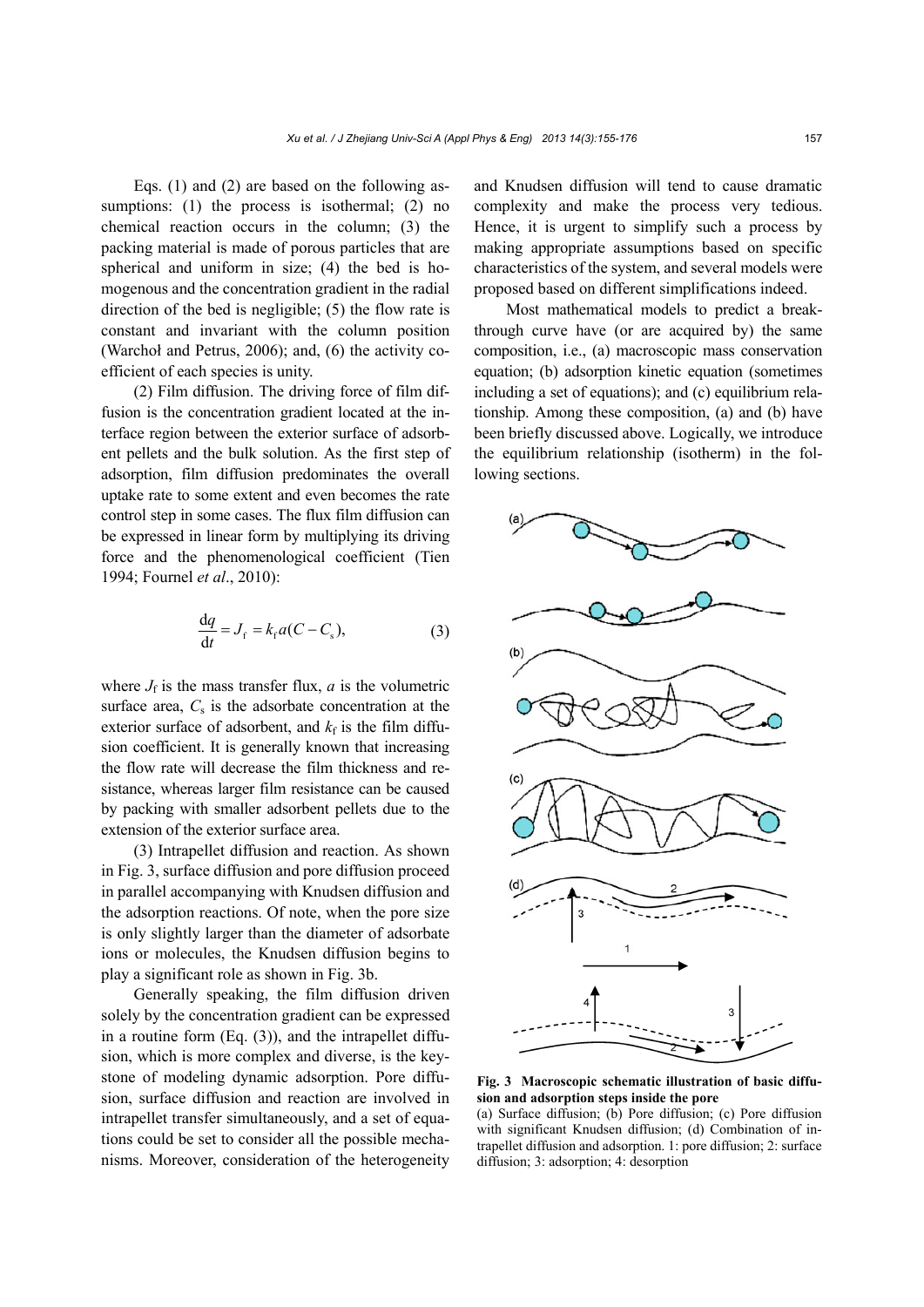# **2 Single-component isotherms**

As we have illustrated, the general way to predict the breakthrough curve is to solve a set of partial differential equations which consist of a macroscopic mass conservation equation, uptake rate equation (sometimes including a set of equations), and isotherm equation. Obviously, as a prerequisite of modeling of the dynamic adsorption, the choice of the isotherm style will directly affect the effect of mathematic modeling. Although several methods have been adopted to determine the isotherm, the most widely used one is the conventional static method proceeding in a closed system. Actually, due to the complexity of the structure of adsorbent and the interaction between each corpuscle, isotherms can present diverse shapes. As shown in Fig. 4, Giles *et al*. (1960) classified different isotherms into four types (S, L, H and C types). Malek and Farooq (1996) suggested that there are three fundamental means to formulate an isotherm: dynamic equilibrium between adsorption and desorption, thermodynamic equilibrium between phases and species, and adsorption potential theory. Although researchers have developed various isotherm models in the past decades, it is clear that none of them fit well with all cases, and thus, one has to determine the best suitable isotherm experimentally. Morgenstern (2004) reviewed the means to derive the isotherm by both batch method and adsorption-desorption method. Here we do not intend to give a detailed discussion of various isotherms but only concisely introduce several widespread models.



**Fig. 4 Adsorption isotherms classified by Giles** *et al***. (1960)**

#### **2.1 Langmuir isotherm**

The Langmuir isotherm assumes: (1) the adsorption process takes place as monolayer adsorption (chemical adsorption); (2) the surface of adsorbent pellets or each adsorption site is homogeneous; and, (3) the adsorption heat does not vary with the coverage. In other words, in terms of the Langmuir isotherm, adsorption takes place when a free adsorbate molecule collides with an unoccupied adsorption site and each adsorbed molecule has the same percentage to desorption (Langmuir, 1916). The model can be written as

$$
q_{\rm e} = \frac{q_{\rm m}bC_{\rm e}}{1 + bC_{\rm e}},\tag{4}
$$

where  $q_e$  is the value of  $q$  at equilibrium,  $q_m$  is the maximum adsorptive capacity,  $C_e$  is the concentration of adsorbate in liquid phase at equilibrium, and *b* is the Langmuir constant. Certainly, we can obtain a linear form of the Langmuir model

$$
\frac{C_{\rm e}}{q_{\rm e}} = \frac{1}{q_{\rm m}b} + \frac{C_{\rm e}}{q_{\rm m}},\tag{5}
$$

where

$$
b = k_{\rm a} / k_{\rm d},\tag{6}
$$

where  $k_a$  refers to the adsorption rate coefficient of the Langmuir kinetic model, and  $k_d$  is the desorption rate coefficient (Azizian, 2004). Despite the reversible adsorption nature of the Langmuir model, it sometimes fits irreversible adsorption well. Because of its simple form and well fitting performance, the Langmuir isotherm has become one of the most popular models in adsorption studies.

# **2.2 Freundlich isotherm**

Another most widely used model is the Freundlich isotherm. Comparing with the Langmuir isotherm, the Freundlich isotherm does not have much limitation, i.e., it can deal with both homogeneous and heterogeneous surfaces, and both physical and chemical adsorption. Especially, this model frequently succeeds in depicting the adsorption behavior of organic compounds and reactive matters. The Freundlich isotherm is expressed as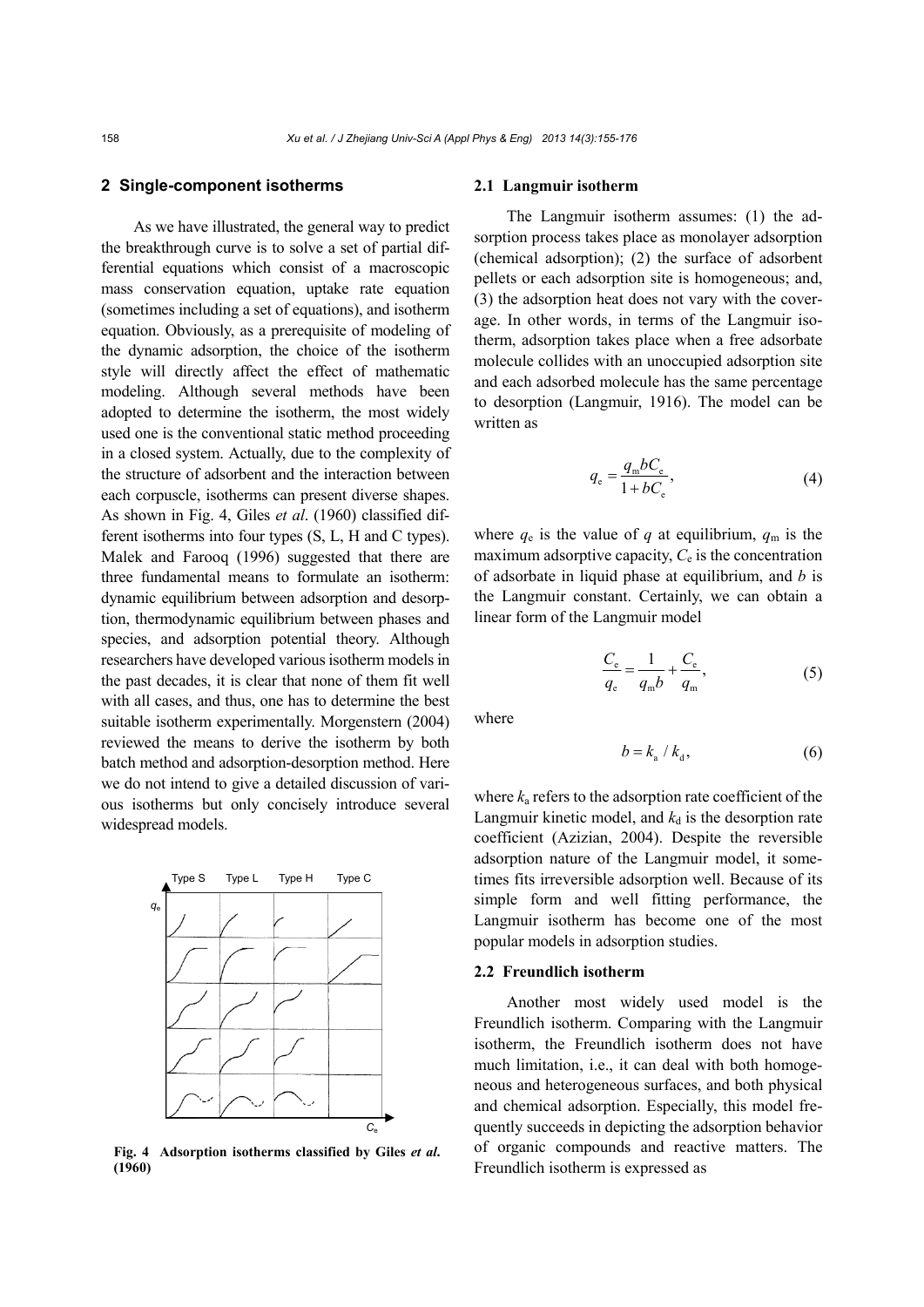$$
q_{\rm e} = K C_{\rm e}^{\frac{1}{n}},\tag{7}
$$

and its linear form is

$$
\ln q_e = \ln K + \frac{1}{n} \ln C_e, \tag{8}
$$

where *K* and *n* are the parameters to be determined. Though the Freundlich isotherm is one of the earliest empirical correlation, it could be deduced from the assumption that  $Q_a = Q_{a,0} - a_f \ln \theta$ , where  $Q_a$  is the differential heat of adsorption,  $\theta$  is the coverage,  $Q_{a}$  is the value of  $Q_a$  at  $\theta = 0$ , and  $a_f$  is a constant. According to (Haghseresht and Lu, 1998), the surface heterogeneity and type of adsorption can be roughly estimated by the Freundlich parameters.

# **2.3 Other isotherms**

Besides the above two isotherms, adsorption equilibrium can also be described by other isotherms such as the Sips model (Sips, 1948), Toth model (Toth, 1971), and the Brunauer-Emmett-Teller (BET) model (Brunauer *et al*., 1938). One must note that the lower prevalence of these isotherms do not mean less functionality, e.g., the Dubinin-Radushkevich isotherm is able to calculate the mean adsorption free energy from which the prediction of adsorption type is available (Dubinin and Radushkevich, 1947); the Temkin isotherm allows one to estimate the effect of temperature (Temkin and Pyzhev, 1940). The single-component isotherms have been summarized in several studies (Foo and Hameed, 2010). Depending on the linear expression of each isotherm, all the isotherm parameters could be acquired by linear regression, and several commonly used error functions are outlined in Table 1.

# **3 Multi-component isotherms**

When a variety of pollutants is present with the target pollutant in solution, the equilibrium relationship of any component may not fit the single-component isotherms since competitive adsorption occurs between different species. In order to solve the problem, multi-component isotherms were developed, among which the ideal adsorbed solution theory (IAST) model based on the equivalence of the spreading pressure,  $\pi$ , of each component is one of the most reliable isotherms (Myers and Prausnitz, 1965; Radke and Prausnitz, 1972; Hand *et al*., 1985). Namely,

$$
\pi_i = \pi_j. \tag{9}
$$

The spreading pressure is a surface chemistry terminology referring to the difference of surface tension of the solvent-solid interface and solutionssolid interface. According to the Gibbs adsorption formula

$$
\Gamma_i = \frac{1}{RT} \frac{d\pi_i}{\ln a_i},\tag{10}
$$

where *Γi* is the adsorptive capacity per surface area of species  $i$ ,  $R$  is the ideal gas constant,  $T$  is the temperature, and  $a_i$  is the activity of solute  $i$ . Assuming that the activity coefficient of each solute is unity, and *ai* could be substituted by *Ci* which refers to the concentration of solute *i*. Thus, we can rewrite Eq. (10) as (Myers and Prausnitz, 1965)

$$
\pi_i(C_i) = \frac{RT}{a} \int_0^{C_i^*} \frac{q_i}{C_i} dC_i, \tag{11}
$$

or

$$
\pi_i(q_i) = \frac{RT}{a} \int_0^{-q_i^*} \frac{d \log C_i}{d \log q_i} dq_i, \qquad (12)
$$

where  $q_i^*$  and  $C_i^*$  are respectively the solid phase and liquid phase concentrations of species *i* to generate the surface tension that is equal to  $\pi_i$ . Eqs. (13)–(18)

**Table 1 Lists of some widely used error functions** 

| Method                                    | Expression                                                                                                   |
|-------------------------------------------|--------------------------------------------------------------------------------------------------------------|
| Sum squares errors                        | $\sum (X_{\text{cal}} - X_{\text{exp}})^2_i$<br>$i=1$                                                        |
| Mean sum of the per-<br>cent errors       | $\frac{100}{n} \sum_{i=1}^{n} \left  \frac{X_{\text{cal}} - X_{\text{exp}}}{X_{\text{exp}}}\right $          |
| Hybrid fractional error<br>function       | $\frac{100}{n-p} \sum_{i=1}^{n} \left  \frac{X_{\text{cal}} - X_{\text{exp}}}{X_{\text{exp}}} \right $       |
| Marquardt's percent<br>standard deviation | $100\sqrt{\frac{1}{n-p}\sum_{i=1}^{n}\left(\frac{X_{\text{cal}}-X_{\text{exp}}}{X_{\text{exp}}}\right)^{2}}$ |

*n* is the number of data point,  $p$  is the number of parameter,  $X_{cal}$  is the calculated value of parameter  $X$ , and  $X_{\text{exp}}$  is the measured value of parameter *X* by the experiment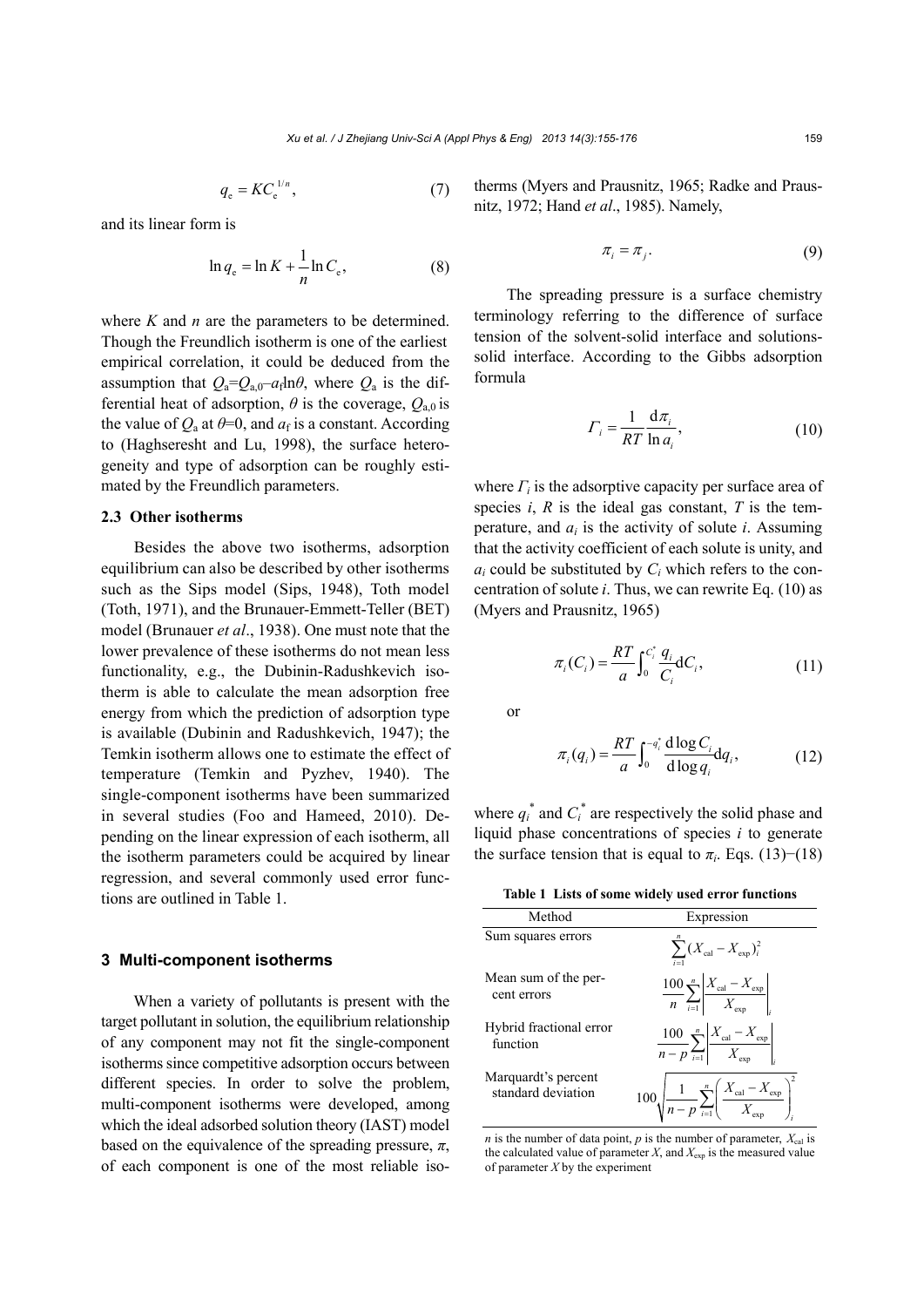are indispensable to solve the IAST model (Myers and Prausnitz, 1965; Radke and Prausnitz, 1972; Lo and Alok, 1996)

$$
C_i = z_i C^*,\tag{13}
$$

$$
\frac{1}{q_T} = \sum_{i}^{N} z_i / q_i, \tag{14}
$$

$$
q_i = z_i q,\tag{15}
$$

$$
q_T = \sum_{i=1}^{N} q_i, \qquad (16)
$$

$$
\sum_{i}^{N} z_i = 1,\tag{17}
$$

$$
q_i = f(C_i), \tag{18}
$$

where  $z_i$  is the molar fraction of species *i*, and *N* is the number of the species in mixture. Eq. (18) denotes the isotherm of a single-compound solution of solute *i*. Sometimes modification of the IAST model is required to better represent some specific adsorption systems such as solutions containing humic substances (Weber and Smith, 1987). Some other isotherms are shown in Table 2.

# **4 Modeling of fixed-bed adsorption**

As one of the most prevalent techniques for separation and purification, fixed-bed adsorption has been widely applied for its high efficiency and easy operation. How to optimize the design and operation conditions of the fixed-bed adsorption is obviously an important issue to be focused on. Given the fact that experimental determination of the adsorption performance under diverse conditions is usually expensive and time-consuming, development of mathematical models to predict fixed-bed adsorption is necessary. An ideal model should be mathematically convenient, be able to give an exact estimation of the breakthrough behavior, and evaluate the effect of each variable on adsorption.

A dynamic adsorption model usually consists of a macroscopic mass conservation equation, uptake rate equation(s) and isotherm. Considering the different components of the adsorption systems (solvents, adsorbate, adsorbent), variable operation conditions and specific demands of accuracy and calculative simplicity, it is an important but challenging task to propose a general use model, because most

| Expression                                                                                                                                                          | Description                                                                                                                                          | Reference                    |
|---------------------------------------------------------------------------------------------------------------------------------------------------------------------|------------------------------------------------------------------------------------------------------------------------------------------------------|------------------------------|
| $q_{e,i} = \frac{q_{\rm m}b_{i}C_{e,i}}{1 + \sum_{i}^{N}b_{i}C_{e,i}}$                                                                                              | Multi-component<br>Langmuir isotherm                                                                                                                 | (Silva <i>et al.</i> , 2010) |
| $q_{e,i} = \frac{q_{\rm m}b_i(C_{{\rm e},i})^{k_i}}{1 + \sum_{i}^{N}b_i(C_{{\rm e},i})^{k_i}}$                                                                      | Multi-component<br>Langmuir-Freundlich isotherm                                                                                                      | (Ruthven, 1984)              |
| $q_{e,1} = \frac{q_{m,2}b_1C_{e,1}}{1 + h.C. + h.C.} + \frac{(q_{m,1} - q_{m,2})b_1C_{e,1}}{1 + h.C.}$                                                              | Assume the maximum adsorptive<br>capacity of species 1 is higher than<br>species 2 and the surplus part is<br>treated as single-component adsorption | (Jain and Snoeyink,<br>1973) |
| $q_{e2} = \frac{q_{m,2}b_2C_{e,2}}{1 + b.C. + b.C.}$                                                                                                                |                                                                                                                                                      |                              |
| $q_{e,1} = \frac{q_{m}b_{1}C_{e,1}[1 + (K'/b_{1})C_{e,2}]}{1 + b_{1}C_{e,1} + b_{2}C_{e,2} + 2KC_{e,1}C_{e,2}},$                                                    | Postulate formation of $Ad-M_1-M_2$ ,<br>Ad is the adsorbent, and $M_1$ and<br>$M2$ represent species 1 and 2.                                       | (Chong and Volesky,<br>1995) |
| $q_{e,2} = \frac{q_{\rm m}b_2C_{e,2}[1 + (K'/b_2)C_{e,1}]}{1 + b.C_{e,1} + b.C_{e,2} + 2K''C_{e,1}C_{e,2}}$                                                         |                                                                                                                                                      |                              |
| $q_1 = \frac{n_1 R_{\rm sm} K_1 C_1^{n_1}}{1 + K_1 C_1^{n_1} + K_2 C_2^{n_2}}, \quad q_2 = \frac{n_2 R_{\rm sm} K_2 C_2^{n_2}}{1 + K_1 C_1^{n_1} + K_2 C_2^{n_2}},$ | Assume that adsorption of<br>species $M_1$ and $M_2$ follows<br>$n_1M_1+R_s \Leftrightarrow R_sM_{1n}$ ,                                             | (Xue <i>et al.</i> , 2009)   |
| $K_1 = \frac{R_s M_{1n_1}}{[M_1]^{n_1}[R_s]}, \ \ K_2 = \frac{R_s M_{2n_2}}{[M_2]^{n_2}[R_s]}$                                                                      | $n_2M_2 + R_s \Leftrightarrow R_sM_{2n_2}$                                                                                                           |                              |

**Table 2 Lists of some multi-component isotherms**

 $b_i$ , *K'*, *K''* and  $k_i$  are the model constants,  $R_s$  refers to the an active adsorption site, and  $R_{sm}$  is the total amount of the active adsorption sites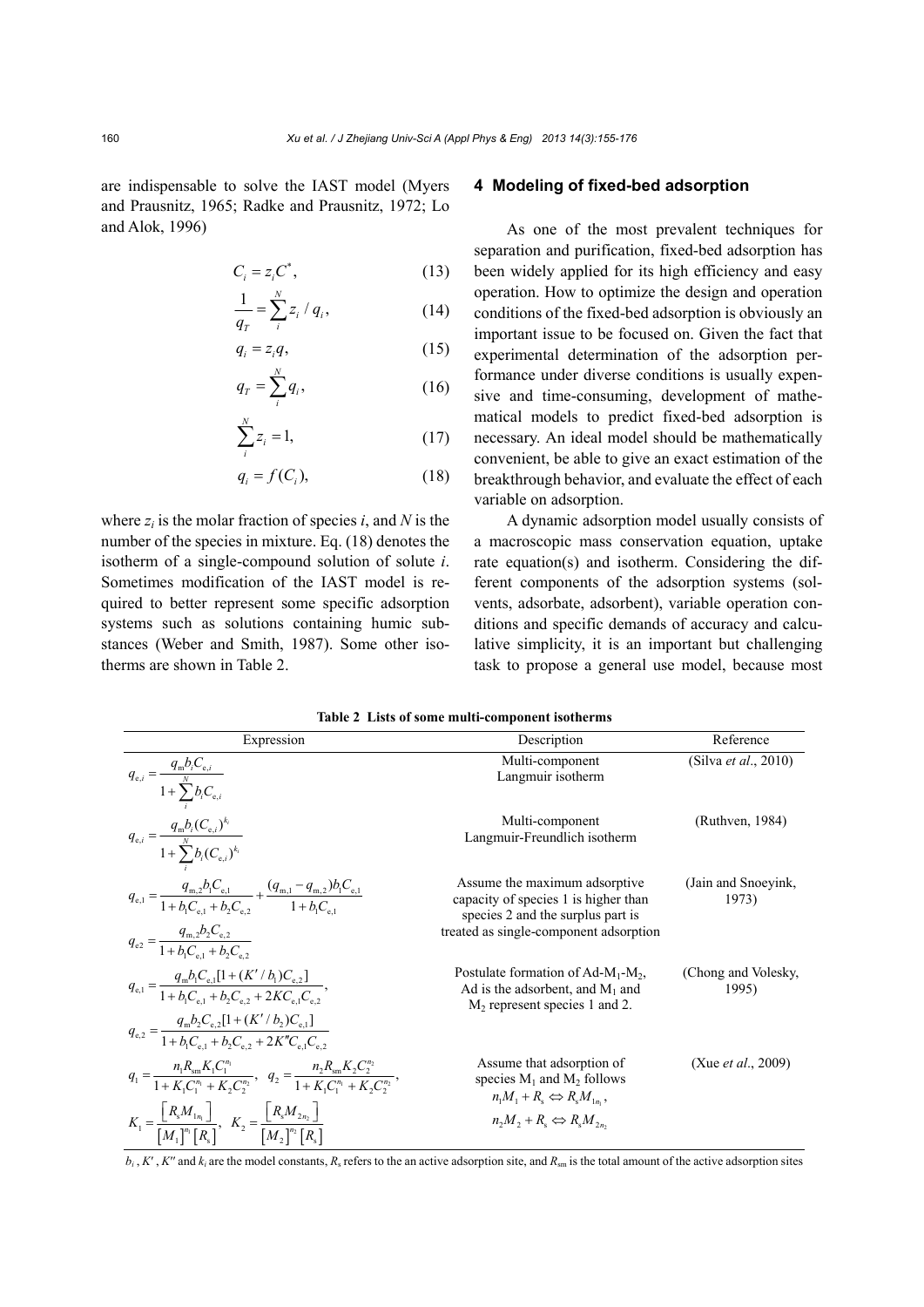models derived from different assumptions are only suitable for a limited situation but fail to describe others. In this section, some widely used models are presented and discussed to choose proper models when needed. Note that, toward the solution of unknown composition, a full illustration of modeling was provided elsewhere (Crittenden *et al*., 1985) and here, we do not intend to discuss that case.

#### **4.1 General rate models**

Based on the assumption that the rate of intrapellet diffusion is described by Fick's Law, some different expressions of general rate models were developed, such as the pore diffusion model (PDM), homogeneous surface diffusion model (HSDM), and pore and surface diffusion model (PSDM).

PDM can be described as (Du *et al*., 2008)

$$
\varepsilon \frac{\partial C}{\partial t} + \rho \frac{\partial q}{\partial t} = \frac{\rho D_{\text{ep}}}{r^2} \frac{\partial}{\partial r} \left( r^2 \frac{\partial q}{\partial r} \right),\tag{19}
$$

with the initial and boundary conditions as

$$
0 \le z \le H, 0 \le r \le r_p, t = 0 \to q = 0,
$$
  
\n
$$
r = 0 \to \frac{\partial q}{\partial r} = 0,
$$
  
\n
$$
r = r_p \to D_{ep} \left(\frac{\partial q}{\partial r}\right)_{r=r_p} = k_r a (C - C_s),
$$

where  $\rho$  is the bed density,  $r_p$  is the radius of adsorbent pellets,  $D_{\text{ep}}$  refers to the effective pore diffusion coefficient, and *r* is the distance to the centre of the pellet.

The basic mathematic form of HSDM is (Tien, 1994)

$$
\varepsilon \frac{\partial C}{\partial t} + \rho \frac{\partial q}{\partial t} = \frac{D_s}{r^2} \frac{\partial}{\partial r} \left( r^2 \frac{\partial q}{\partial r} \right),\tag{20}
$$

with its initial and boundary conditions as

$$
0 \le z \le H, 0 \le r \le r_p, t = 0 \to q = 0,
$$
  
\n
$$
r = 0 \to \frac{\partial q}{\partial r} = 0,
$$
  
\n
$$
r = r_p \to \rho D_s \left(\frac{\partial q}{\partial r}\right)_{r=r_p} = k_r a (C - C_s),
$$

where  $D_s$  is the surface diffusion coefficient.

In addition, PSDM can be represented as (Liu *et al*., 2010)

$$
\varepsilon \frac{\partial C}{\partial t} + \rho \frac{\partial q}{\partial t} = \frac{D_s}{r^2} \frac{\partial}{\partial r} \left( r^2 \frac{\partial q}{\partial r} \right) + \frac{\rho D_{\text{ep}}}{r^2} \left( r^2 \frac{\partial q}{\partial r} \right), (21)
$$

with its specific initial and boundary conditions of

$$
0 \le z \le H, 0 \le r \le r_p, t = 0 \to q = 0,
$$
  
\n
$$
r = 0 \to \frac{\partial q}{\partial r} = 0,
$$
  
\n
$$
r = r_p \to \left[ \left( D_{ep} + D_s \rho \frac{dq}{dC} \right) \frac{\partial C}{\partial r} \right]_{r=r_p} = k_f a (C - C_s).
$$

Due to the fact that  $\rho \frac{\partial q}{\partial x}$  $\rho \frac{\partial q}{\partial t}$  is usually much higher than *C*  $\varepsilon \frac{\partial C}{\partial t}$ , the latter term was neglected in most cases.

With distinct rate control step(s) of different systems, the appropriate type of the general rate models should be applied, including the film-pore diffusion model, film-surface diffusion model and film-pore/surface diffusion model. Reasonably, the film diffusion can be neglected when the film mass transfer resistance is quite small (i.e., negligible concentration gradient in the film). However, additional experiments should be performed to ensure that film diffusion is not a rate control step. Note that among Eqs.  $(19)$ – $(21)$ , the term of the surface reaction rate is not involved in most cases because it is much faster than other diffusion steps. Sometimes the surface reaction should be considered when it significantly affects the total adsorption rate or even becomes the sole rate control step. Plazinski *et al*. (2009) made a comprehensive review of sorption kinetics including surface reaction mechanism.

When a proper liquid phase continuity equation (Eq.  $(1)$  or  $(2)$ ), film diffusion equation (Eq.  $(3)$ ), intrapellet diffusion equation, and isotherm equation are available, it is possible to generate the breakthrough curve by solving these partial differential equations. Note that several parameters in the general rate models can be determined both theoretically and experimentally. The theoretical method is based on some basic correlations (Roberts *et al.*, 1985;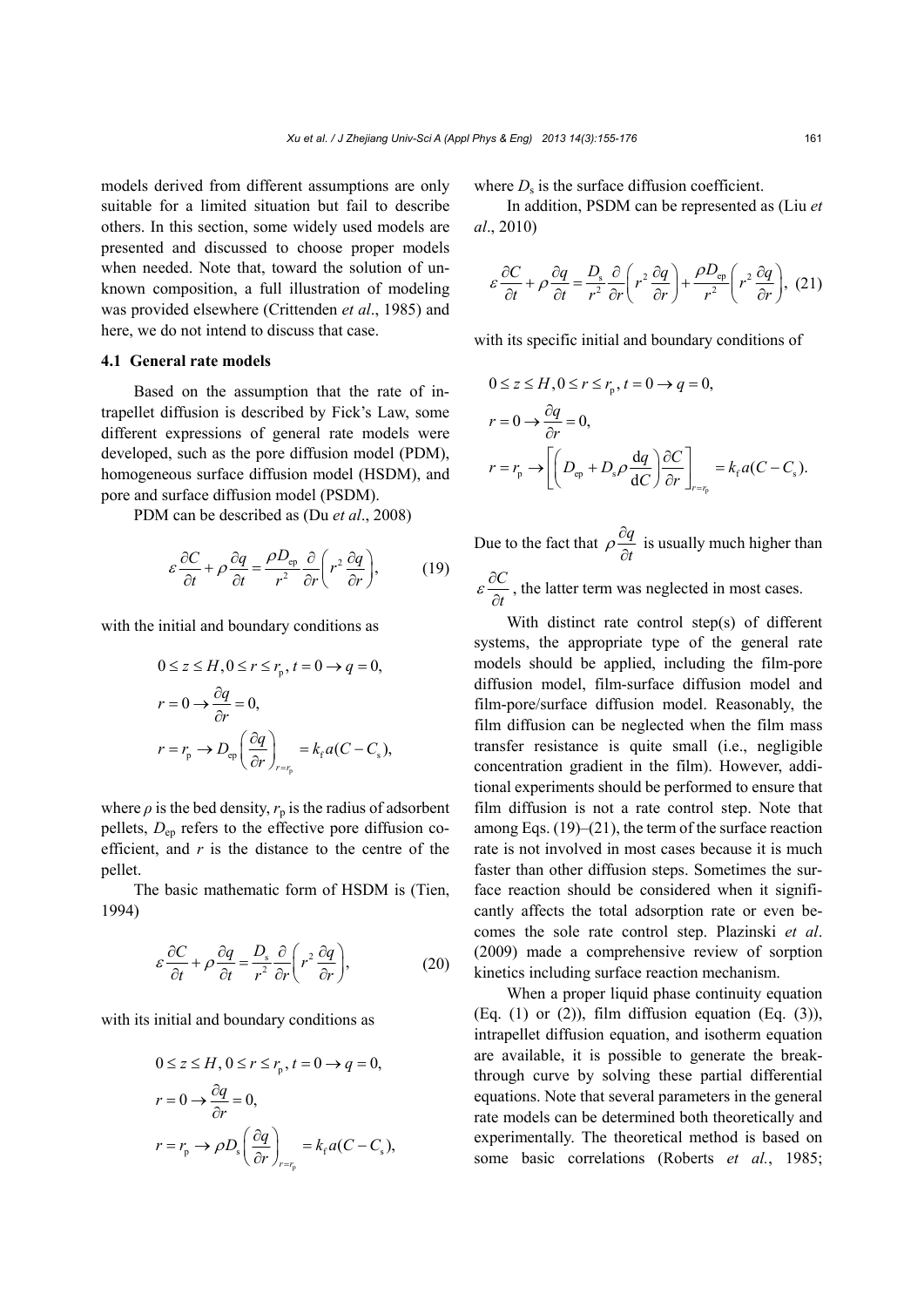Crittenden *et al*., 1986; Weber and Smith, 1987; Wolborska, 1989b; Tien, 1994; Sperlich *et al*., 2005; Worch, 2008) and part of them are listed in Table 3, whereas the accuracy of estimation values of the parameters is not satisfactory. Especially, to our knowledge, there is no reliable method to theoretically predict the tortuosity  $\tau$  and surface diffusion coefficient *D*s, which are indispensable when using the general rate models. Thus, for trustworthy prediction, it is inevitable to use the experimental method to determinate these parameters.

To directly solve the general rate models is usually a time-consuming and computationally troubled work. Some convenient methods such as the finite difference method and orthogonal collocation method (Mathews and Weber, 1977; Kaczmarski and Antos, 1996; McKay, 2001; Finlayson, 2003; Lee and McKay, 2004) were developed to obtain the numerical solution with the aid of several computational softwares.

Except for PDM, HSDM and PSDM, some other models based on Fick's law were also available and summarized in Table 4.

| Parameter                                           | Correlation                                                                                                                                                   | Condition                                                                                                  | Reference                        |
|-----------------------------------------------------|---------------------------------------------------------------------------------------------------------------------------------------------------------------|------------------------------------------------------------------------------------------------------------|----------------------------------|
| of the adsorbate, $D_M$                             | Bulk liquid diffusivity $D_M \eta / T = 7.4 \times 10^{-8} (\beta M)^{0.5} / V_m^{0.6}$                                                                       |                                                                                                            | (Wilke and Chang,<br>1955)       |
|                                                     | $D_{\rm M} = \frac{0.01498 T^{1.81} \sqrt{\frac{1}{M_i} + \frac{1}{M_j}}}{P\left(T_{C_i} T_{C_i}\right)^{0.1405} \left(V_{m_i}^{0.4} V_{m_j}^{0.4}\right)^2}$ |                                                                                                            | (Puértolas et al.,<br>2010)      |
|                                                     |                                                                                                                                                               |                                                                                                            |                                  |
|                                                     | $D_{\rm M} = \frac{3.595 \times 10^{-14} T}{n M^{0.53}}$                                                                                                      |                                                                                                            | (Worch, 1993)                    |
| Film (external) diffu-<br>sivity, $k_f$             | $Sh = \frac{1.1}{c} Pe^{1/3}$                                                                                                                                 |                                                                                                            | (Tan <i>et al.</i> , 1975)       |
|                                                     | $Sh = \frac{1.09}{\epsilon} Pe^{1/3}$                                                                                                                         | 0.0016 $\leq$ Re $\leq$ 55;<br>950 <sc<70000< td=""><td>(Wilson and<br/>Geankoplis, 1966)</td></sc<70000<> | (Wilson and<br>Geankoplis, 1966) |
|                                                     | $Sh = 2 + 1.58Re0.4Sc1/3$                                                                                                                                     | 0.001 < Re < 5.8                                                                                           | (Ohashi et al., 1981)            |
|                                                     | $Sh = 2 + 1.21Re^{0.5}Sc^{1/3}$                                                                                                                               | 5.8 < Re < 500                                                                                             |                                  |
|                                                     | $Sh = 2 + 0.59Re^{0.6}Sc^{1/3}$                                                                                                                               | Re > 500                                                                                                   |                                  |
|                                                     | $Sh = 2.4 \varepsilon Re^{0.3} Sc^{0.42}$                                                                                                                     | $0.08 < Re \le 125$ ;<br>150 < Sc < 1300                                                                   | (Williamson et al.,<br>1963)     |
|                                                     | $Sh = \frac{0.325}{c R e^{0.36} S e^{1/3}}$                                                                                                                   |                                                                                                            | (Ko <i>et al.</i> , 2003)        |
|                                                     | $Sh = 2 + 1.1Re^{0.6}Sc^{1/3}$                                                                                                                                | $3.0 < Re \le 10000$                                                                                       | (Wakao and<br>Funazkri, 1978)    |
|                                                     | $Sh = 1.85[(1-\varepsilon)/\varepsilon]^{1/3}Re^{1/3}Sc^{1/3}$                                                                                                | $Re[\varepsilon/(1-\varepsilon)]<100$                                                                      | (Kataoka et al.,<br>1972)        |
|                                                     | $Sh = (2 + 0.644Re^{1/2}Sc^{1/3})[1 + 1.5(1 - \varepsilon)]$                                                                                                  |                                                                                                            | (Chern and Chien,<br>2002)       |
|                                                     | $Sh = \left(2 + \left(Sh_{L}^{2} + Sh_{T}^{2}\right)^{0.5} \right) \left[1 + 1.5(1 - \varepsilon)\right],$                                                    | $ReSc > 500$ ;<br>Sc < 12000                                                                               | (Gnielinski, 1978)               |
|                                                     | $Sh_{\tau} = 0.644Re^{1/2}Sc^{1/3}$ .                                                                                                                         |                                                                                                            |                                  |
|                                                     | $Sh_{\rm T} = (0.037Re^{0.8}Sc)/[1+2.443Re^{-0.1}(Sc^{2/3}-1)]$                                                                                               |                                                                                                            |                                  |
| Knudsen diffusion<br>coefficient, $D_k$             | $D_{\rm k} = 9700 r_{\rm ap} \sqrt{\frac{T}{M}}$                                                                                                              |                                                                                                            | (Scott and Dullien,<br>1962)     |
| Pore diffusion coeffi-<br>cient, $D_p$              | $D_{\rm n} = \varepsilon D_{\rm M} / \tau$                                                                                                                    |                                                                                                            |                                  |
| Effective pore diffu-<br>sion coefficient, $D_{ep}$ | $rac{1}{D_{\rm en}} = \frac{1}{D_{\rm n}} + \frac{1}{D_{\rm k}}$                                                                                              |                                                                                                            |                                  |

**Table 3 Some basic correlations to determine the parameters of the general rate models** 

*η* is the dynamic viscosity,  $r_{av}$  is the average pore radius of adsorbent, *M* is the molecular weight, *β* is the association constant of the solvent and  $\beta$ =2.6 for water and 1.5 for ethanol,  $V_m$  is the molar volume of solute at normal boiling point, and  $T_c$  is the critical temperature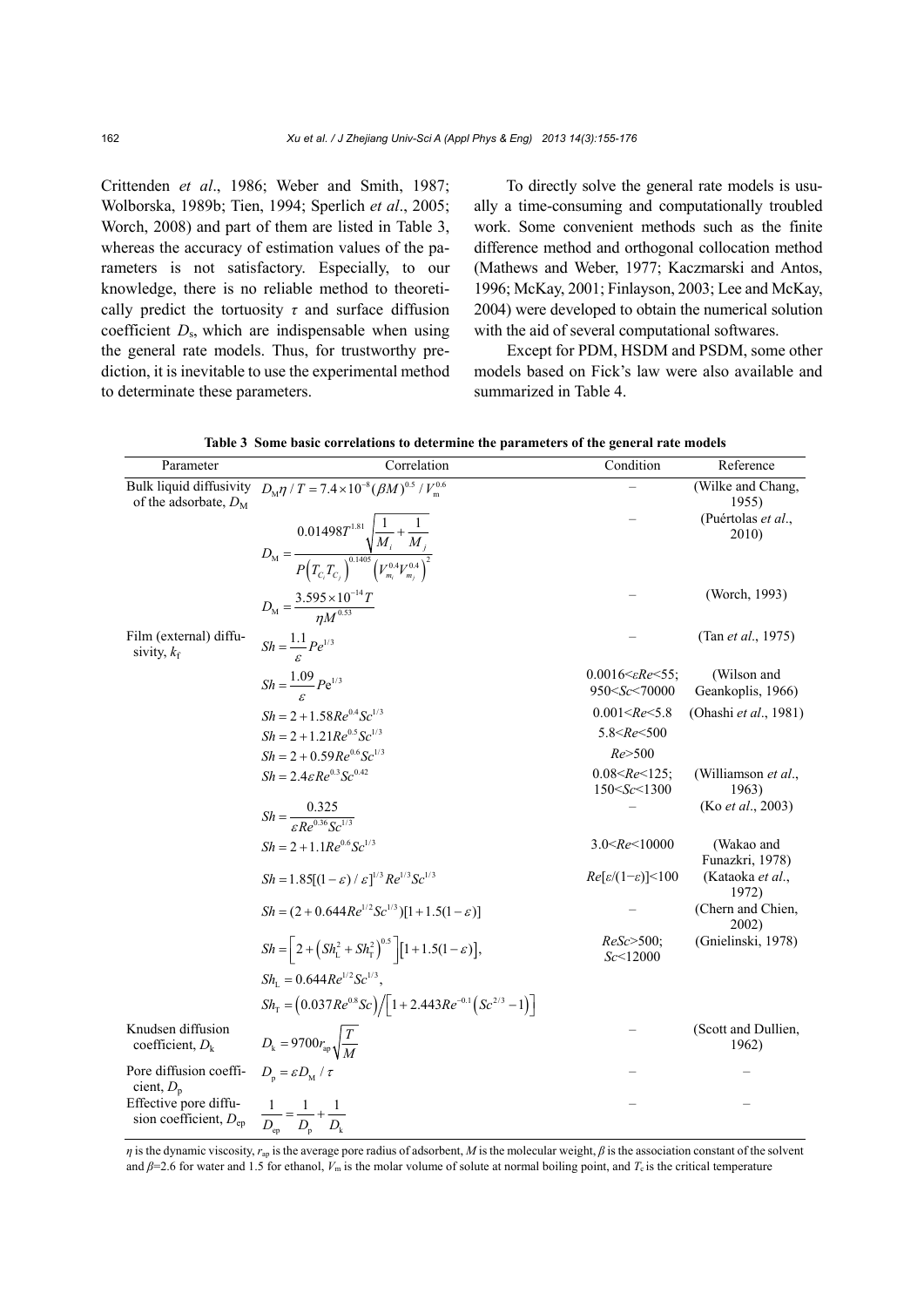**Table 4 Lists of some general rate type models** 

| Modification                                                  | Assumption                                                                                                                                                                                                                                                                                                                         | Equation                                                                                                                                                                                                                                                                                                                                                                                                                                                                                                                                                                                                                                                             | Reference                                                                   |
|---------------------------------------------------------------|------------------------------------------------------------------------------------------------------------------------------------------------------------------------------------------------------------------------------------------------------------------------------------------------------------------------------------|----------------------------------------------------------------------------------------------------------------------------------------------------------------------------------------------------------------------------------------------------------------------------------------------------------------------------------------------------------------------------------------------------------------------------------------------------------------------------------------------------------------------------------------------------------------------------------------------------------------------------------------------------------------------|-----------------------------------------------------------------------------|
| series)                                                       | Macropore diffu-Postulating each adsorbent<br>sion and micro- pellet is composed of a core<br>pore diffusion (in with micropore $(0 \le r \le r_c)$ ) and<br>outer region with macropore<br>$(r_c < r < r_n)$                                                                                                                      | Diffusion equation of macropore region:<br>$\frac{\partial q}{\partial t} = \frac{1}{r^2} \frac{\partial}{\partial r} \left[ \left( D_e \right)_{\text{Ma}} r^2 \frac{\partial q}{\partial r} \right], r_c \leq r \leq r_{\text{p}};$<br>Diffusion equation of micropore region:<br>$\frac{\partial q}{\partial t} = \frac{1}{r^2} \frac{\partial}{\partial r} \left[ \left( D_e \right)_{\text{mi}} r^2 \frac{\partial q}{\partial r} \right], \ 0 \leq r \leq r_c;$                                                                                                                                                                                                | (Tien, 1994)                                                                |
|                                                               |                                                                                                                                                                                                                                                                                                                                    | Mass conservation at the interface:<br>$\left(D_{\rm e}\right)_{\rm Ma} \left(\frac{\partial q}{\partial r}\right)_{r \to r_{\rm e}^+} = \left(D_{\rm e}\right)_{\rm mi} \left(\frac{\partial q}{\partial r}\right)_{r \to r_{\rm e}^-}$                                                                                                                                                                                                                                                                                                                                                                                                                             |                                                                             |
| parallel)                                                     | Macropore diffu- The so-called branched pore<br>sion and micro- kinetic model applies to ad-<br>pore diffusion (in sorption processes controlled<br>by the pore-surface diffusion.<br>Divide the adsorbent pellet<br>into two regions, micropore<br>and macropore region, and<br>assume both of them array<br>parallel             | Diffusion equation of macropore:<br>$f\frac{\partial q_{\text{Ma}}}{\partial t} = f\frac{1}{r^2}\frac{\partial}{\partial r}\bigg \left(D_e\right)_{\text{Ma}}r^2\frac{\partial q_{\text{Ma}}}{\partial r}\bigg  - R_{\text{b}};$<br>Diffusion equation of micropore:<br>$(1-f)\frac{\partial q_{\text{mi}}}{\partial t} = (1-f)\frac{1}{r^2}\frac{\partial}{\partial r}\left((D_{\text{e}})_{\text{mi}}r^2\frac{\partial q_{\text{mi}}}{\partial r}\right) + R_{\text{b}};$<br>Total adsorption amount:<br>$q = fq_{\text{Ma}} + (1 - f)q_{\text{mi}};$<br>Transfer rate of solute from macropore to micropore:<br>$R_{\rm b} = k_{\rm b} (q_{\rm Ma} - q_{\rm mi})$ | (Peel et al.,<br>1981; Yang and<br>Al-Duri, 2001;<br>Ko et al., 2002)       |
| Shrinking core<br>theory model                                | This model used to describe<br>the intrapellet adsorption is<br>controlled by pore diffusion,<br>supposing adsorption firstly<br>occurs at the outer region of<br>adsorbent, then the mass<br>transfer zone moves inward<br>together with the extending of<br>saturated outer region and<br>shrinking of unloaded core<br>(Fig. 5) | The mass transfer flux at the solid-liquid phase interface:<br>$J = 4\pi r_{\rm n}^2 k_{\rm f} (C - C_{\rm e});$<br>Diffusion in the pore of adsorbent (Fick's Law):<br>$J = \frac{4\pi C_{\rm e}r_{\rm p}r_{\rm c}D_{\rm ep}}{r_{\rm e}-r_{\rm e}};$<br>The velocity of the mass transfer zone:<br>$\frac{\mathrm{d}r_{\rm c}}{\mathrm{d}t} = -\frac{J}{4\pi r_{\rm c}^2 \rho q_{\rm s}};$<br>The mean concentration of adsorbed solute:<br>$\overline{q} = q_e[1 - (r_c / r_p)^3]$                                                                                                                                                                                 | (Ko et al.,<br>2001; Quek and<br>Al-Duri, 2007;<br>Traylor et al.,<br>2011) |
| additional reac-<br>tion                                      | HSDM involved When additional reaction<br>occurs in adsorption process,<br>the conventional HSDM con-<br>sidering only the diffusion<br>mechanism is no longer suit-<br>able. For this matter, modifi-<br>demand                                                                                                                   | Diffusion and reaction combined equation:<br>$\frac{\partial q}{\partial t} = \frac{1}{r^2} \frac{\partial}{\partial r} \left( D_s r^2 \frac{\partial q}{\partial r} \right) - R_r;$<br>For example, when $R_r$ is expressed by<br>$R_r = K_r (q - q_e);$<br>cation were made to meet the The diffusion-reaction rate equation is written as<br>$\frac{\partial q}{\partial t} = \frac{1}{r^2} \frac{\partial}{\partial r} \left( D_s r^2 \frac{\partial q}{\partial r} \right) - K_r (q - q_e)$                                                                                                                                                                     | (Abuzaid and<br>Nakhla, 1997)                                               |
| General rate<br>model with<br>nonuniform size<br>of particles | This method thinks about the<br>nonuniformity of the size of<br>adsorbent pellets by adding a<br>distribution equation of the<br>particle size                                                                                                                                                                                     | The function of volume particle size distribution<br>for spherical particles is expressed as<br>$f_1(d) = \frac{1}{\sqrt{2\pi}\sigma} \exp \left(-\frac{(d-d_1)^2}{2\sigma^2}\right),$<br>or $f_2(d) = \frac{f_1(d)}{1 - \int_{-\infty}^{d_{\min}} f_1(d) \delta d - \int_{d_{\max}}^{\infty} f_1(d) \delta d}$ ,<br>$\int_{d}^{d_{\text{max}}} f_2(d) \delta d = 1$                                                                                                                                                                                                                                                                                                 | (Yun et al.,<br>2004; Du et al.,<br>2007; 2008)                             |

To be continued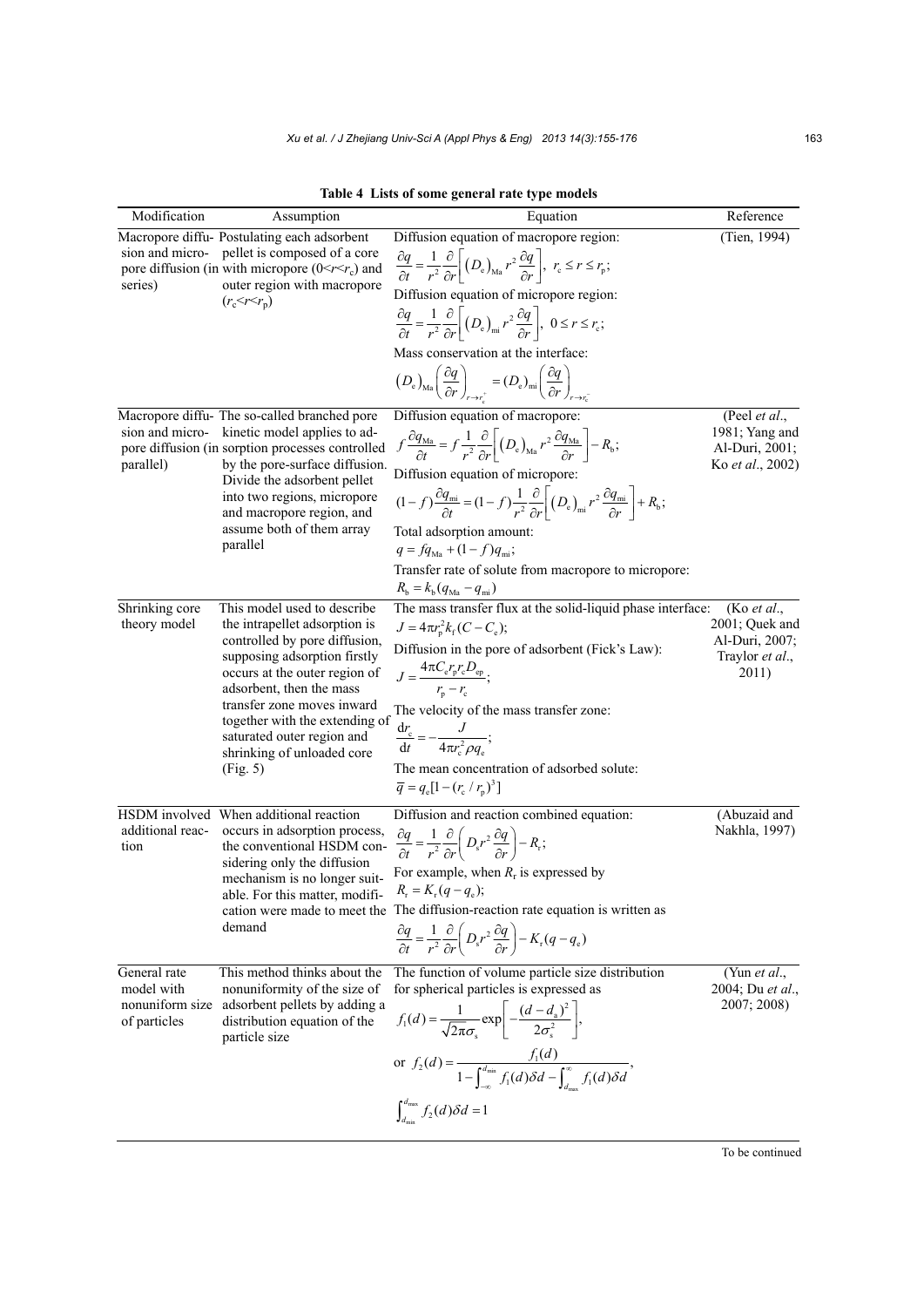| (Table 4) |  |
|-----------|--|
|           |  |

| General rate<br>model with<br>concentration-                                                             | To describe the change of surface<br>diffusion coefficient under dif-<br>ferent coverage, functions of | 1. $D_s(q) = D_{s0} \exp \left  k_s \left( \frac{q}{q_m} \right) \right ;$                                                                                                                           | (Neretnieks,<br>1976; Ko et al.,<br>2005; Lee <i>et al.</i> , |
|----------------------------------------------------------------------------------------------------------|--------------------------------------------------------------------------------------------------------|------------------------------------------------------------------------------------------------------------------------------------------------------------------------------------------------------|---------------------------------------------------------------|
| dependent sur- $D_s(q)$ were proposed. In case 3,<br>according to (Cussler, 1976), the<br>face diffusion | 2. $D_s(q) = D_{s0} \frac{\partial \ln C}{\partial \ln q}$ ;                                           | $2005$ ; Jia and<br>Lua, 2008)                                                                                                                                                                       |                                                               |
| coefficient                                                                                              | cross-term Fickian diffusivities.<br>$D_{12}$ and $D_{21}$ are usually neglected                       | 3. For binary system,                                                                                                                                                                                |                                                               |
|                                                                                                          | because they are generally less<br>than 10% of $D_{11}$ and $D_{22}$                                   | $\frac{\partial q_i}{\partial t} = \frac{1}{r^2} \frac{\partial}{\partial r} \left[ r^2 \left( D_{s,ii} \frac{\partial q_i}{\partial r} + D_{s,ij} \frac{\partial q_j}{\partial r} \right) \right],$ |                                                               |
|                                                                                                          |                                                                                                        | $D_{\mathrm{s},ij}(q) = D_{\mathrm{s0},i} \left( \frac{q_i}{q_j} \right) \frac{\partial C_i}{C_i} / \frac{\partial q_j}{q_i}$                                                                        |                                                               |

 $(D_e)_{\text{Ma}}$ : effective diffusion coefficient of marcopore region;  $(D_e)_{\text{mi}}$ : effective diffusion coefficient of micropore region;  $R_b$ : branched pore kinetic model rate constant;  $q_{\text{Ma}}$ : adsorbed concentration of the macropore zone;  $q_{\text{mi}}$ : adsorbed concentration of the micropore zone; *f*: volume fraction of the macropore region;  $K_r$ : reaction rate coefficient;  $k_b$ : model kinetic coefficient;  $k_s$ : model constant;  $r_c$ : critical radius; *σ*s: standard deviation of the particles; *d*: diameter of the adsorbent pellets; *d*a: average diameter of the adsorbent pellets; *D*s0: surface diffusion coefficient when the coverage is zero (self-diffusivity)



**Fig. 5 Schematic diagram of branched pore kinetic model (a) and shrinking core theory model (b)**

A review of surface diffusion is available elsewhere (Medved and Cerny, 2011), which might provide some ideas to modify the intrapellet diffusion models.

The prevalence of the conventional/modified general rate models is not only because they give good prediction of dynamic adsorption, but also involves a variety of parameters to determine the process variables. The variables could be optimized by keeping other parameters constant and comparing the breakthrough curves predicted by this model under different values of the target parameter "*X*", for example, 0.5*X*, *X* and 2*X* (Note that adjusting a

parameter may lead to variation in the phenomenological coefficient(s), and optimization based on modeling is not a precise method). However, the main limitation of these models is the complicated and time-consuming computation.

# **4.2 Linear driving force (LDF) model**

The linear driving force (LDF) model proposed by (Glueckauf, 1955) formulates a lumped mass transfer coefficient to represent the intrapellet diffusion rate, as written in a linear form as

$$
\frac{\mathrm{d}q}{\mathrm{d}t} = k_{\mathrm{e}}(q_{\mathrm{s}} - q_{\mathrm{a}}),\tag{22}
$$

where  $q_a$  is the average concentration of the adsorbed adsorbate, *q*s is the loading of the adsorbate at the external surface of adsorbent, and  $k<sub>e</sub>$  is the lump intrapellet diffusion kinetic coefficient. The original LDF model regards that  $q_s$  in equilibrium corresponds to the concentration of the bulk solution *C*. In other words, it neglected the concentration gradient in the interface region between the liquid phase and adsorbent, and  $k<sub>e</sub>$  is a function of intrapellet diffusivity. When the mass transfer within the interface is involved, the film diffusion equation should be added into the LDF model, namely

$$
\frac{\mathrm{d}q}{\mathrm{d}t} = k_{\mathrm{f}} a (C - C_{\mathrm{s}}). \tag{23}
$$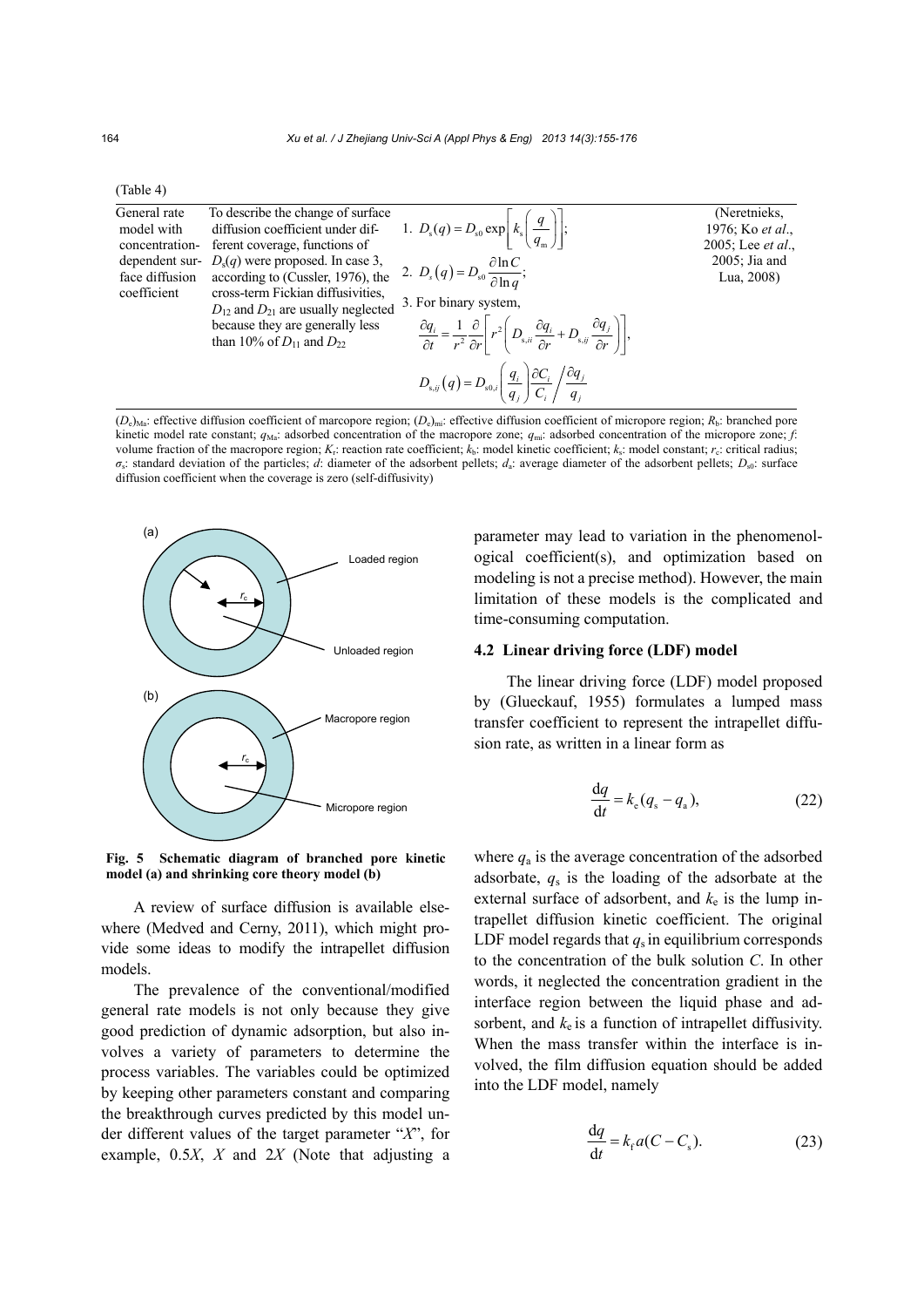Combining Eqs. (22) and (23) with the liquid phase mass conservation equation and proper isotherm, it is possible to predict the breakthrough curve. Hence, the LDF model can be used to estimate the coefficients  $k_e$  and  $k_f$ . Similar to the general rate models, these parameters can be acquired by the theoretical and experimental ways. For the theoretical way, a widely accepted expression is written as (Glueckauf, 1955)

$$
k_{\rm e} = \frac{15D_{\rm e}}{r_{\rm p}^2}.
$$
 (24)

When intrapellet diffusion is dominated by pore diffusion

$$
k_{\rm e} = \frac{15D_{\rm p}}{f'(C)\rho r_{\rm p}^2}.
$$
 (25)

While by surface diffusion

$$
k_{\rm e} = \frac{15D_{\rm s}}{r_{\rm p}^2}.
$$
 (26)

An empirical equation of the rate constant was developed previously (Heese and Worch, 1997; Worch, 2008)

$$
k_{\rm e} = 0.00129 \Big[ D_{\rm M} C_{\rm F} / \left( r_{\rm p}^2 q_{\rm F} \right) \Big]^{1/2}, \qquad (27)
$$

where  $D_e$  is the effective intrapellet diffusion coefficient involving both surface diffusion and pore diffusion,  $f'(C)$  is related to the isotherm. Except for  $D_s$ and *D*e, all the parameters are available by directly measuring or referring to the corresponding isotherms. Note that  $\frac{d}{dx}$ d *q c* is not constant if the isotherm is nonlinear (i.e., does not obey Henry's Law). Hence, to obtain the value of  $D_e$ , an average value has to be applied to represent  $f'(C)$ . As for  $D_s$ , it can be reckoned by combining Eqs. (26) and (27):

$$
\frac{15D_{\rm s}}{r_{\rm p}^2} = 0.00129 \Big[ D_{\rm M} C_{\rm F} / \left( r_{\rm p}^2 q_{\rm F} \right) \Big]^{1/2},\tag{28}
$$

and then calculate  $D_e$  by

$$
D_{\rm e} = D_{\rm s} + D_{\rm p} / (f'(C)\rho). \tag{29}
$$

The calculated kinetic parameters sometimes fit well with the experimental data, but conspicuous deviation may appear in other cases. For instance, the theoretical value is often much higher than the experimental result when the dissolved organic matter (DOM) is adsorbed. In that case, the theoretical method could just approximately reckon the adsorption performance, and the parameters have to be determined by the experimental breakthrough curves.

Another expression of the LDF model is available by incorporating Eqs. (22) and (23)

$$
\frac{\partial q}{\partial t} = k_{\rm o}(q_{\rm s} - q_{\rm a}),\tag{30}
$$

where  $k_0$  is the overall kinetic constant combining both the film diffusivity and the intrapellet diffusivity. Both expressions of the LDF model have widespread application (Murillo *et al*., 2004; Borba *et al*., 2006; Puértolas *et al*., 2010; Silva *et al*., 2010). Additionally, surface reaction was also involved in LDF in some cases (Szukiewicz, 2000; 2002). Computational software is often required to derive the numerical solution of the LDF model, especially when the isotherm is in the nonlinear form. Nevertheless, as compared to the general rate models, the LDF model could reduce the computational time significantly and its accuracy was generally acceptable. Hence, the LDF model has become one of the most widely used models now. For some recent developments of the LDF model one could refer to the work by Gholami and Talaie (2010). The limitations of the LDF model were also discussed elsewhere (Nakao and Suzuki, 1983; Do and Mayfield, 1987; Yao and Tien, 1993; Zhang and Ritter, 1997), such as the limited applicability of the conventional expression of  $k_e$  in many systems.

# **4.3 Wave propagation theory**

A novel method to evaluate the service volume (or service time) was proposed by (Helfferich and Klein, 1970). They defined the wave velocity as the velocity of a given value of a variable and made an analog to explain the concept of wave (Helfferich and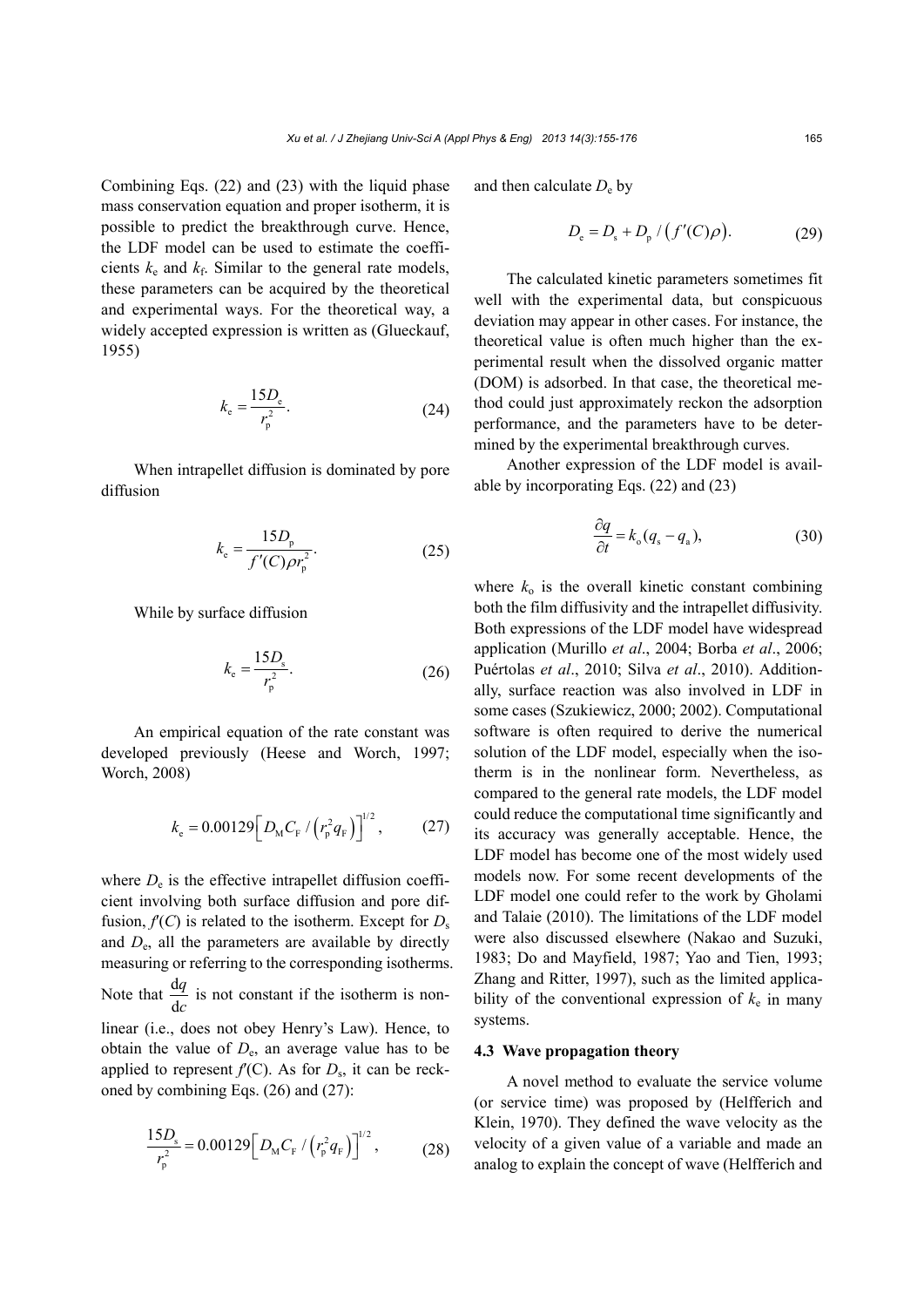Carr, 1993), from which one can easily deduce the "concentration velocity" as

$$
u_C = \left(\frac{\partial z}{\partial t}\right)_C = -\frac{\left(\frac{\partial C}{\partial t}\right)_z}{\left(\frac{\partial C}{\partial z}\right)_t},\tag{31}
$$

where  $u_C$  is the velocity of the "concentration wave". The liquid phase continuity equation applied in the wave propagation theory can be expressed as

$$
\rho \frac{\partial q}{\partial t} + \varepsilon \frac{\partial C}{\partial t} + u_i \varepsilon \frac{\partial C}{\partial z} = 0, \tag{32}
$$

where  $u_i$  is the interstitial velocity. Combining Eqs. (31) and (32), we can obtain:

$$
u_C = \frac{u_i}{1 + \frac{\rho}{\varepsilon} \left(\frac{\mathrm{d}q}{\mathrm{d}C}\right)}.\tag{33}
$$

Assuming the adsorption rate is infinite (i.e., Local equilibrium),  $\frac{d}{dt}$ d *q C* is available to be calculated by the corresponding isotherm

$$
q_e = f(C_e). \tag{34}
$$

Especially, for a self-sharpening wave, the wave velocity is calculated by

$$
u_C = \frac{u_i}{1 + \frac{\rho}{\varepsilon} \left(\frac{\Delta q}{\Delta C}\right)}.\tag{35}
$$

For better understanding of the terminologies "self-sharpening" and "non-sharpening", one can refer to some previous works where the chromatographic phenomena were discussed in detail (Helfferich and Klein, 1970; Helfferich, 1984; Helfferich and Carr, 1993; Helfferich and Whitley, 1996; Chern and Huang, 1999). From the wave velocity the breakthrough volume (or service time) can be calculated, for the self-sharpening wave (Chern and Huang, 1999)

$$
\frac{V_{\text{bk}}}{V_{\text{b}}} = \varepsilon \left( 1 + \frac{\rho}{\varepsilon} \frac{\Delta q}{\Delta C} \right) = \varepsilon \left( 1 + \frac{\rho}{\varepsilon} \frac{q_{\text{F}} - q}{C_{\text{F}} - C} \right); \tag{36}
$$

for non-sharpening wave

$$
\frac{V_{\text{bk}}}{V_{\text{b}}} = \varepsilon \left( 1 + \frac{\rho}{\varepsilon} \frac{\text{d}q}{\text{d}C} \right),\tag{37}
$$

where  $V_{\text{bk}}$  is the breakthrough volume, and  $V_{\text{b}}$  is the bed volume. Apparently, this ingenious method brings considerably mathematical convenience to predict an adsorption system and the only information needed is the isotherm. Once the isotherm information  $\left(\frac{d}{dx}\right)$ d *q t* or ∆*q*/∆*t*) is available, the service time can be directly calculated by Eq. (36) or Eq. (37). On the other hand, the hypothesis of the infinite mass transfer velocity is too arbitrary when the flow rate is not so slow, and the results calculated from the wave theory may deviate from the experimental data notably. Moreover, when the molecular diffusion cannot be neglected or Eq. (2) is used as the liquid phase continuity equation, the service time cannot be acquired by the wave velocity.

#### **4.4 Constant pattern theory**

Even though the wave propagation theory has limited range of application due to the harsh premise, wave propagation is still an interesting concept in modeling. Luckily, the constant pattern theory including the "wave" velocity offers another approach to predict the breakthrough curve. When one assumes that a self-sharpening wave moves at a constant rate in column,  $\tau$ , the adjusted time, can be represented as (Chern and Chien, 2002; Pan *et al*., 2005)

$$
\tau = t - \frac{z}{u_C}.\tag{38}
$$

The liquid phase continuity equation is

$$
\rho \frac{\partial q}{\partial t} + \varepsilon \frac{\partial C}{\partial t} + u_i \varepsilon \frac{\partial C}{\partial z} = 0.
$$
 (39)

Substituting Eq. (38) into Eq. (39), we can obtain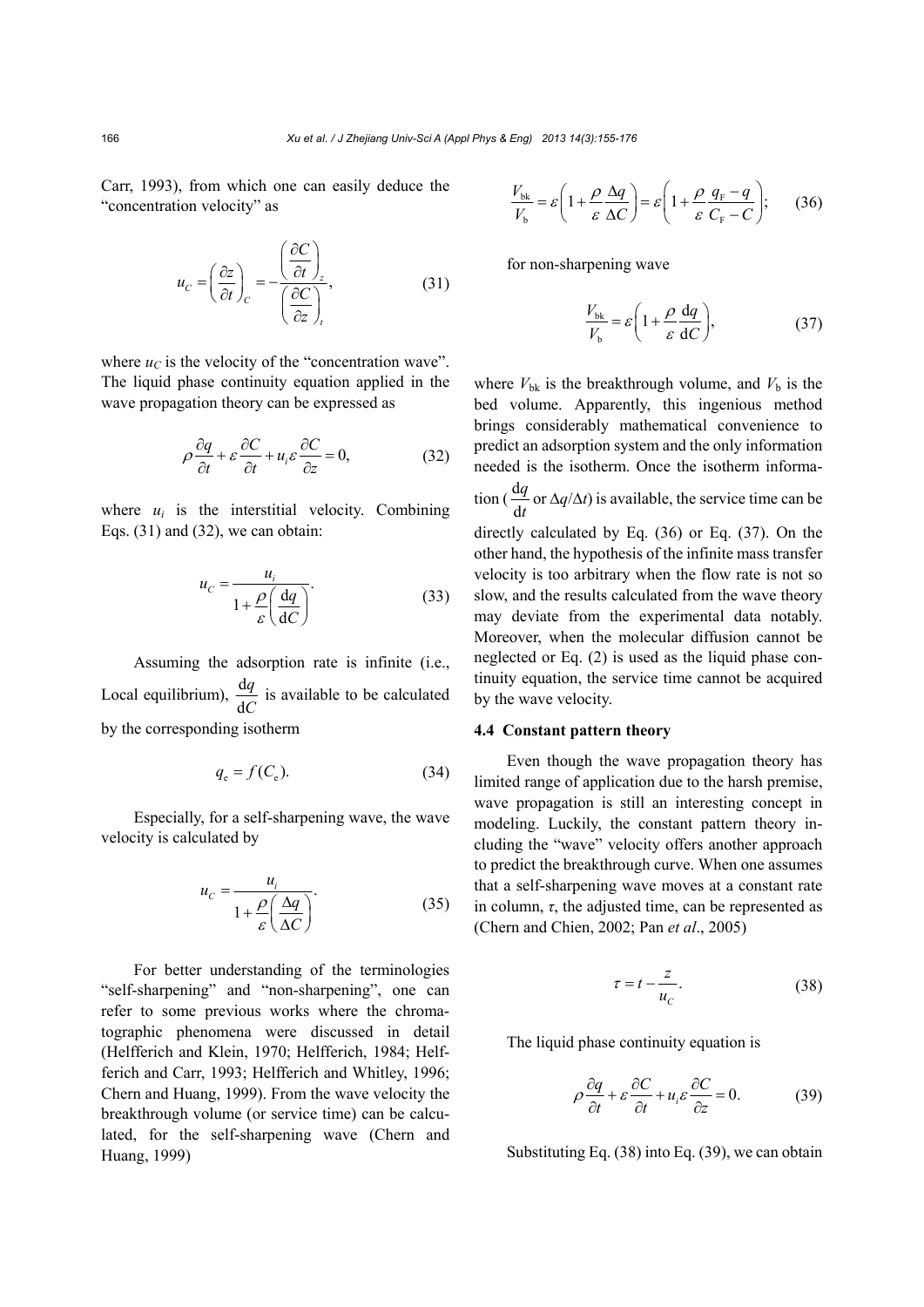$$
\left(1 - \frac{u_i}{u_C}\right)C + \frac{\rho}{\varepsilon}q = 0.
$$
 (40)

Thus, an important relationship can be deduced

$$
\frac{C_1}{C_2} = \frac{q_1}{q_2},\tag{41}
$$

or

$$
\frac{C}{C_{\rm F}} = \frac{q}{q_{\rm F}}.\tag{42}
$$

Combining with the isotherm  $q_e = f(C_e)$  leads to

$$
C_{\rm e} = f^{-1} (Cq_{\rm F} / C_{\rm F}). \tag{43}
$$

The overall mass transfer equation can be expressed as

$$
\rho \frac{\mathrm{d}q}{\mathrm{d}\tau} = \varepsilon K_{\mathrm{L}} a (C - C_{\mathrm{e}}),\tag{44}
$$

where  $K<sub>L</sub>$  is the overall kinetic constant, and  $a=3(1-\varepsilon)/r_p$ . After integrating Eq. (43) with Eq. (44) and rearranging, we obtain

$$
t = t_{1/2} + \frac{\rho q_{\rm F}}{\varepsilon K_{\rm L} a C_{\rm F}} \int_{C_{\rm F/2}}^{C} \frac{1}{C - f^{-1} (q_{\rm F} C / C_{\rm F})} dC, \quad (45)
$$

where  $t_{1/2}$  is the time when the concentration of adsorbate in the effluent reaches half of that in the feeding solution,  $q_F$  is the value of  $q$  in equilibrium with  $C_F$ . Combining Eq. (45) with a specific isotherm, the breakthrough curve can be generated, for example, with the Langmuir isotherm

$$
t = t_{1/2} + \frac{\rho q_{\rm m}}{\varepsilon K_{\rm L} a C_{\rm F}} \left[ \ln 2x + \frac{1}{1 + b C_{\rm F}} \ln \frac{1}{2(1 - x)} \right], \tag{46}
$$

or with the Freundlich isotherm

$$
t = t_{1/2} + \frac{\rho K C_{\rm F}^{n-1}}{\varepsilon K_{\rm L} a} \int_{1/2}^{x} \frac{1}{x - x^{1/n}} dx.
$$
 (47)

Rewriting

$$
\left(\frac{\mathrm{d}x}{\mathrm{d}t}\right)_{x=0.5} = \frac{\varepsilon K_{\mathrm{L}} a}{\rho K C_{\mathrm{F}}^{n-1}} (x - x^{1/n}),\tag{48}
$$

where  $x = C/C_F$ . In some cases the constant pattern model works in a transcendental way. This is because, when film diffusion is the only rate control step of adsorption, the value of  $K<sub>L</sub>$  is close to the external diffusion coefficient  $k_f$ , which could be estimated by the corresponding correlation listed in Table 4. Unfortunately, adsorbent of microporous structure usually has great intrapellet resistance, leading to the limited application of the method. Chern *et al*. (2002) related the volumetric film diffusion mass transfer coefficient to the volumetric flow rate *Q*

$$
k_{\rm f}a = k_{\rm l} + k_{\rm 2}Q^{1/2}.
$$
 (49)

Kananpanah *et al*. (2009) also proposed that

$$
k_{\rm r}a = k_{\rm l} + k_{\rm 2}Q^{n'},\tag{50}
$$

$$
k_{\rm f} a = k_{\rm l} e^{k_2 Q},\tag{51}
$$

$$
k_{\rm f} a = k_1 + k_2 e^{k_3 Q}, \tag{52}
$$

where specific parameters  $k_1$ ,  $k_2$ ,  $k_3$  and  $n'$  can be acquired by fitting the experimental data. Eqs. (49)  $-(52)$  pave a way to predict the performance under different volumetric flow rates, but it is not suitable to predict the performance of the adsorption systems with no experimental data. The main functions of the constant pattern theory are: (1) to determine valuable information such as  $\rho$ ,  $\varepsilon$ ,  $q_F$ ,  $C_F$ , and isotherm; (2) to read  $t_{1/2}$  through dynamic adsorption; and, (3) to determinate  $K_{\text{I}}a$  by proper methods. For instance, when the isotherm follows the Freundlich model, according to Eq. (48),  $K<sub>L</sub>a$  can be obtained from the tangent slope of *x* vs. *t* at  $x=1/2$ . When the Langmuir isotherm is better to describe the equilibrium relationship,  $K_{\rm L}a$ can be calculated by the slope of the plot of ln2*x*+[1/(1+*bC*<sub>F</sub>)]ln[1/(2-2*x*)] vs. *t* (Eq. (46)); and, (4) to generate the complete breakthrough curve by integrating  $K_{\text{L}}a$  into a corresponding equation. The constant pattern model gives outstanding prediction of the breakthrough curve in numerous studies. Yet, when the adsorption rate is dominated by the intrapellet diffusion, prediction by this model sometimes deviates from the real situation.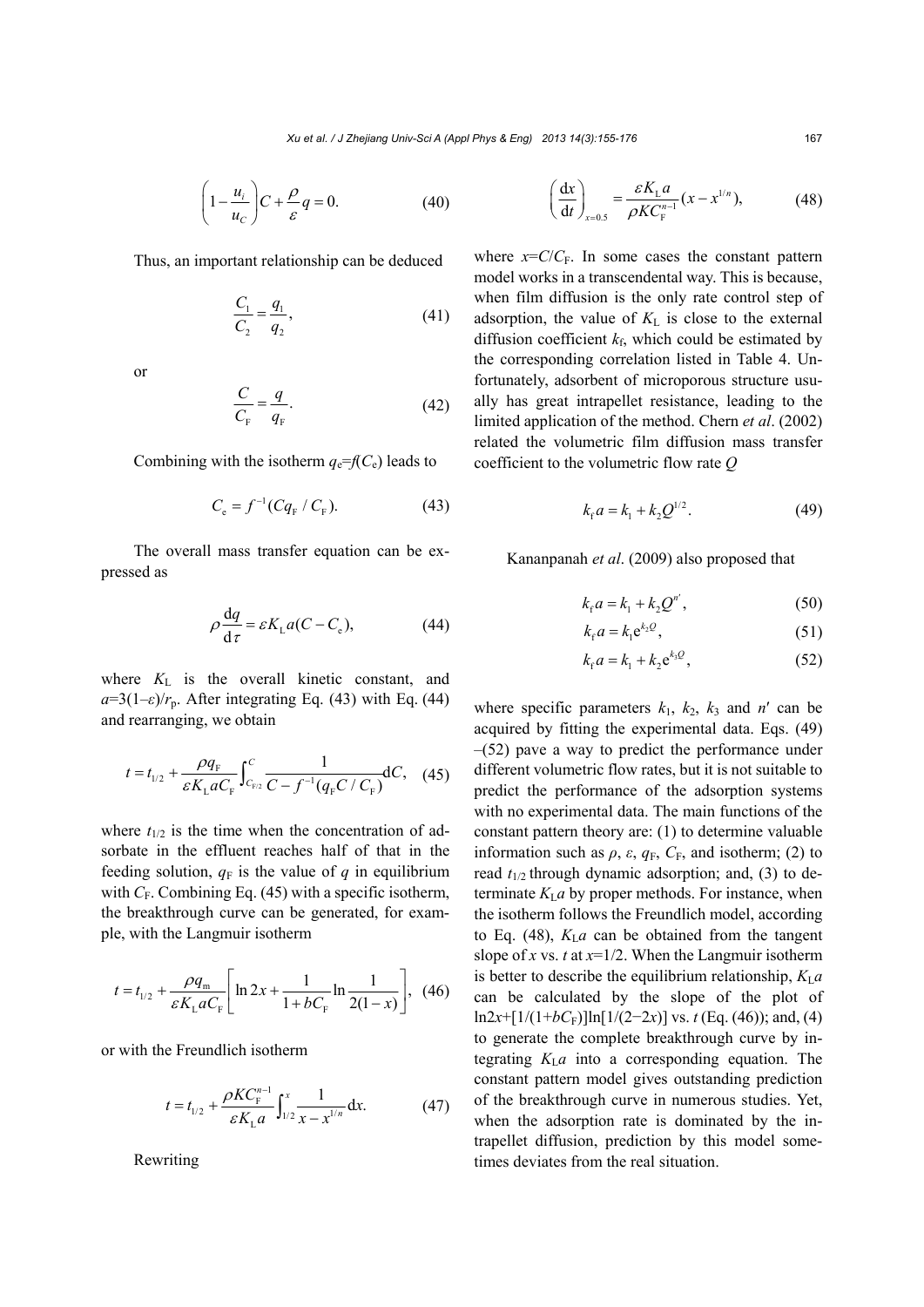# **4.5 Clark model**

As is well known, granular active carbon (GAC) is one of the most popular adsorbents with micropore structure. US EPA even initiated a series of field studies to evaluate the performance of GAC and acquired sufficient data. Based on the data from US EPA, Clark (1987) developed a model to predict the performance of GAC-organic compounds adsorption system. The Clark model was deduced based on the following equations and assumptions (Clark, 1987).

(1) Liquid phase continuity equation is

$$
J = \frac{Q_A AC - Q_A A (C - \Delta C)}{A \Delta z}.
$$
 (53)

(2) The shape of the mass-transfer zone is constant and all the adsorbates are removed at the end of the column,

$$
Q_{A}C = u_{a}q_{F}.
$$
 (54)

(3) The isotherm fits the Freundlich type:

$$
q_e = KC^{1/n}.\tag{55}
$$

(4) Expression of the adsorption rate is

$$
J = Q_{\rm A} \frac{\rm dC}{\rm dZ} = K_{\rm T} (C - C_{\rm e}),\tag{56}
$$

where *J* is the mass-transfer rate per unit reactor volume,  $A$  is the column cross-section area,  $Q_A$  is the volumetric flow rate per unit of cross-section area, *u*<sup>a</sup> is the mass velocity of the adsorbent to maintain the mass-transfer zone stationary, ∆*C* is the incremental change of concentration, and ∆*z* is the differential reactor height.

The final expression of Clark model is

$$
\left(\frac{C_{in}^{n-1}}{1 + Be^{-r't}}\right)^{1/(n-1)} = C,\tag{57}
$$

$$
B = \left(\frac{C_{in}^{n-1}}{C_{\rm b}^{n-1}} - 1\right) e^{r't_{\rm b}},\tag{58}
$$

$$
r' = (n-1)\frac{K_{\rm T}}{Q_{\rm a}}\frac{\mathrm{d}z}{\mathrm{d}t},\tag{59}
$$

where  $C_b$  is the breakthrough concentration,  $t_b$  is the service time, and  $C_{in}$  is the constant influent value on the carbon bed. The following procedures should be completed prior to using the model.

- (1) Determine *n* by the batch experiment;
- (2) Rearrange Eq. (58) into

$$
\ln\left[\left(\frac{C_{\rm F}}{C}\right)^{n-1}-1\right]=-r't+\ln B.\tag{60}
$$

(3) The slope and intercept of the plot  $\ln[(C_F/C)^{1/n}-1]$  vs. *t* allow one to solve *r'* and *B*, respectively;

(4) Generate the whole breakthrough curve.

It is clear that the mass conservation equation in the column is different from those discussed above. We find that Eq. (53) actually disregards the accumulation of adsorbate concentration. In other words, it does not reflect the time difference between *C* and *C*+∆*C*. If taking a controlled volume *V* (the volume passing through any cross-section per unit time) into consideration and postulating the uniformity of the control volume and negligible molecular diffusion, we obtain

$$
\varepsilon V C_{z,t} - \rho V J \Delta t = \varepsilon V C_{z + \Delta z, t + \Delta t}.
$$
 (61)

When  $\Delta t$  → 0, then

$$
\varepsilon V C_{z,t} - \rho V J dt = \varepsilon V C_{z+dz,t+dt}.
$$
 (62)

Additionally

$$
C_{z+dz,t+dt} = C_{z,t} + \frac{\partial C}{\partial z} dz + \frac{\partial C}{\partial t} dt.
$$
 (63)

Cancelling *V*d*t* of Eq. (62) and combining Eq. (63)

$$
\rho J = -u_i \varepsilon \frac{\partial C}{\partial z} - \varepsilon \frac{\partial C}{\partial t}.
$$
 (64)

Obviously, Eq. (64) is the same with Eq. (32), while deleting the term of  $dt \frac{\partial}{\partial t}$  $\tilde{c}$  $t \frac{\partial C}{\partial t}$ *t* will lead to Eq. (53). The same conclusion can also be made when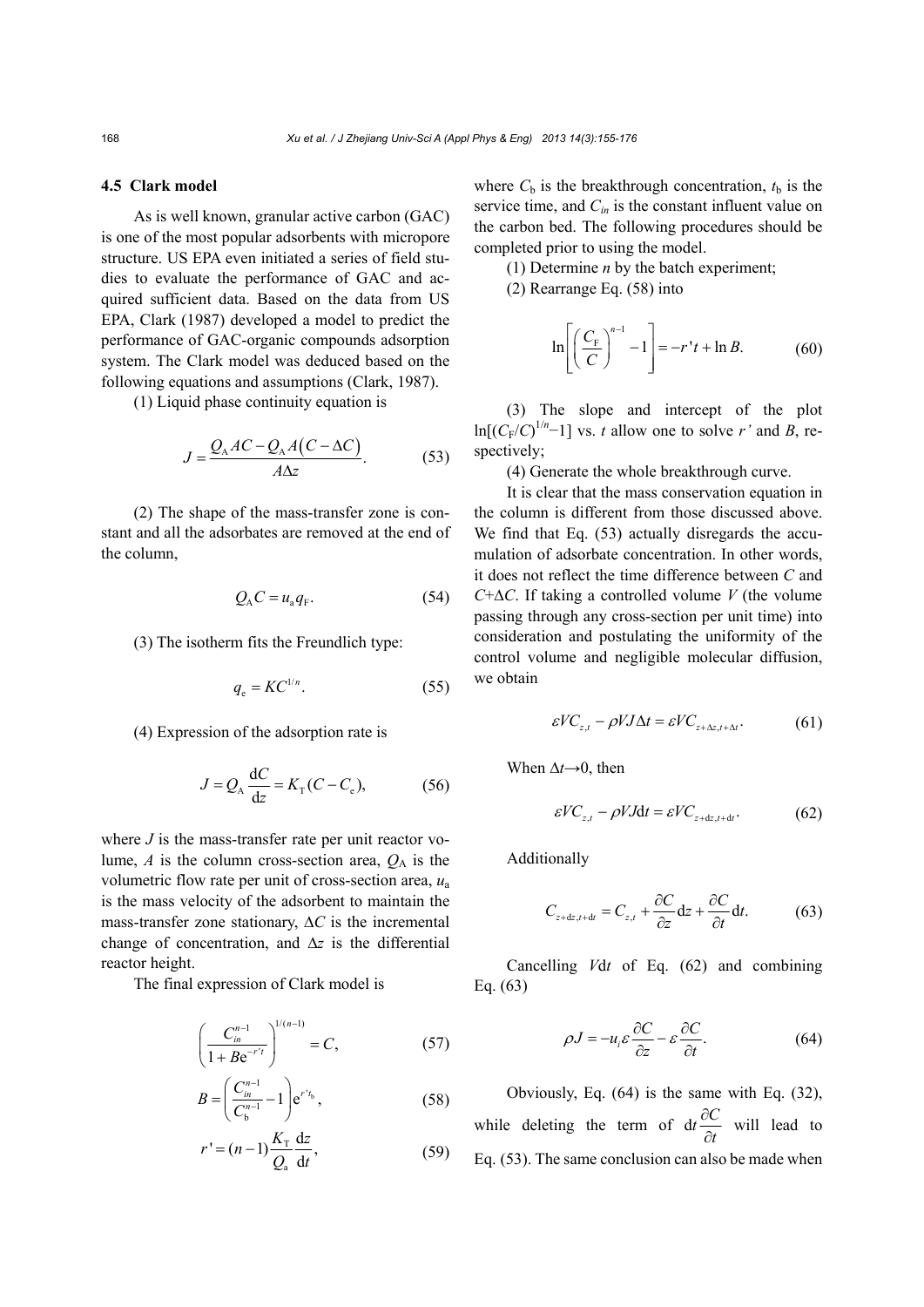assuming 
$$
\rho_a (1-\varepsilon) \left( \frac{\partial q}{\partial t} \right) + u \left( \frac{\partial C}{\partial z} \right) >> \varepsilon \left( \frac{\partial C}{\partial t} \right).
$$

However, the Clark model has successfully predicted a variety of systems and even those not following this assumption. As mentioned above, the dynamic adsorption is such a complicated process that it is almost impossible to give a complete description of each variable. Actually, even the "most theoretically rigorous" general rate models are still simplified from the real situations, such as the distribution of adsorbent pellets with different size in the column, the wall effect, the mass transfer caused by momentum transfer and heat transfer. Moreover, by mathematical fitting, each phenomenological coefficient could be adjusted to the optimal values, which would compensate for the inherent shortages of the model to some extent. Thus, it is still rational to suppose the Clark model has good performance under different conditions.

# **4.6 Thomas model**

The Thomas model is another one frequently applied to estimate the adsorptive capacity of adsorbent and predict breakthrough curves, assuming the second-order reversible reaction kinetics and the Langmuir isotherm (Han *et al*., 2008; Ghasemi *et al*., 2011). Theoretically, it is suitable to estimate the adsorption process where external and internal diffusion resistances are extremely small (Aksu and Gönen, 2004). The Thomas model is given by

$$
\ln\left(\frac{C_{\rm F}}{C} - 1\right) = \frac{k_{\rm Th}q_{\rm F}m}{Q} - k_{\rm Th}C_{\rm F}t,\tag{65}
$$

where  $k_{\text{Th}}$  is the Thomas rate constant, *m* is the mass of adsorbent in the column. With several couples of *m* and *Q*,  $k_{\text{Th}}$  and  $q_{\text{F}}$  values derived through a plot of ln[ $(C_F/C)-1$ ] vs. *t*, further prediction and design is then available. Eq. (65) can also be expressed as

$$
\ln\left(\frac{C_{\rm F}}{C} - 1\right) = k'(t - t_1),\tag{66}
$$

where  $k'=k_{\text{Th}}C_{\text{F}}$  and  $t_1=q_{\text{F}}m/(QC_{\text{F}})$ . The general version of Eq. (66) is represented as (Pearl, 1977; Lin *et al*., 2002)

$$
\ln\left(\frac{C_{\rm F}}{C} - 1\right) = b_{\rm o} + b_{\rm i}t + b_{\rm 2}t^2 + \dots = \sum_{i} b_{i}t^{i}.\tag{67}
$$

This equation is applied when  $\ln[(C_F/C)-1]$  vs. *t* is not in linear form. By fitting the experimental data, the corresponding parameters  $b_i$  can be calculated. Generally, it is adequately accurate to employ the former three terms. It is worth noting that  $q_F$  derived from the experiment is often conspicuously different from the value acquired by equilibrium calculation, and the bed adsorptive capacity is often determined from the dynamic adsorption (Brauch and Schlunder, 1975; McKay, 1984; McKay and Al-Duri, 1988; Ko *et al*., 2000).

# **4.7 Bohart-Adams model and bed depth service time (BDST) model**

Bohart and Adams (1920) came up with the Bohart-Adams (B-A) model when they proceeded with their work of analyzing the typical chlorinecharcoal transmission curve. They hypothesized that the uptake rate of chlorine is proportional to the concentration of the chlorine existing in the bulk fluid and the residual adsorptive capacity of charcoal, from which the following two equations are obtained:

$$
\frac{\partial C}{\partial z} = -\frac{k_{\rm B}q_{\rm r}C}{u},\tag{68}
$$

$$
\frac{\partial q_{\rm r}}{\partial t} = -k_{\rm B} q_{\rm r} C,\tag{69}
$$

where  $q_r$  is the residual adsorptive capacity, and  $k_B$  is the kinetic constant of the Bohart-Adam model.

Additionally

$$
\begin{cases} t = 0 \to \frac{q_r}{q_m} = 1, \\ z = 0 \to \frac{C}{C_F} = 1. \end{cases}
$$

Finally, the basic form of the B-A model was obtained:

$$
\ln\left(\frac{C_{\rm F}}{C} - 1\right) = \ln\left[\exp\left(k_{\rm B}q_{\rm m}\frac{H}{u}\right) - 1\right] - k_{\rm B}C_{\rm F}t.\quad(70)
$$

If  $exp(k_Bq_mH/u)$  is much larger than 1, Eq. (70) can be reduced and rearranged as

$$
t = \frac{q_{\rm m}}{C_{\rm F}u}H - \frac{1}{k_{\rm B}C_{\rm F}}\ln\left(\frac{C_{\rm F}}{C} - 1\right).
$$
 (71)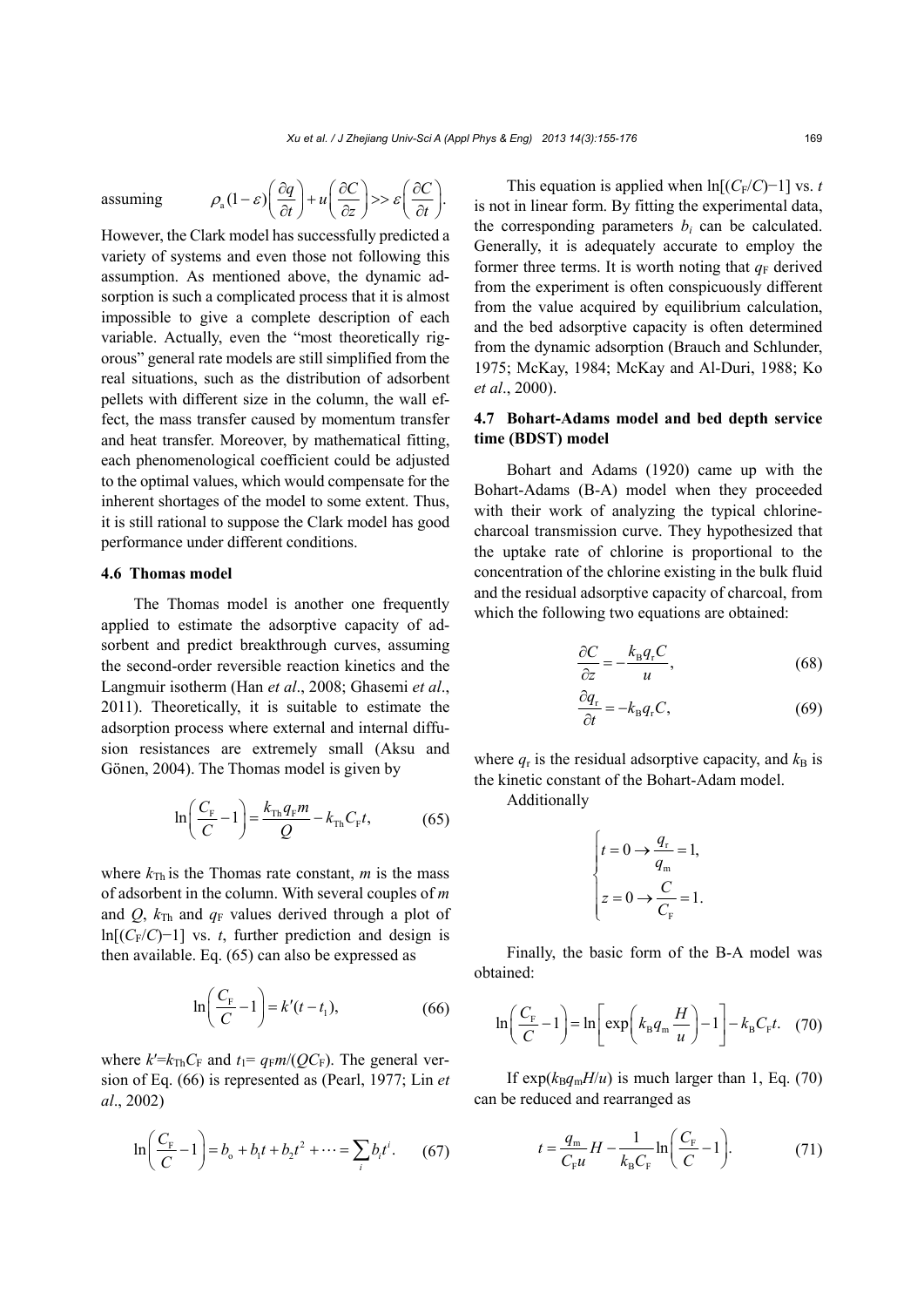Eq. (71) is the so-called bed depth service time model proposed by Hutchins (1973). Note that the B-A model (or bed depth service time (BDST) model) involves several important variables of adsorption system such as  $C_F$ ,  $u$ ,  $q_m$ , and  $H$ , and approximate estimation of the effect of each parameter from both models is achievable. As two widely used models in practice, the B-A and BDST models succeeded in predicting several breakthrough curves and optimizing the parameters, although it is relatively rough (Ayoob *et al*., 2007; Bhakat *et al*., 2007; Maji *et al*., 2007; Han *et al*., 2008; Srivastava *et al*., 2008).

Both the B-A and BDST models have seven parameters, among which  $C_F$  and  $u$  can be determined before the dynamic adsorption experiment. For the B-A model, the height of the fixed bed (i.e., the height of packing adsorbent), *H*, is a constant and can be directly measured. Subsequently, different *C* and corresponding *t* are obtained through the dynamic adsorption experiment, and then a plot of  $ln(C_F/C-1)$ vs. *t* should theoretically be a straight line. After linear regression,  $q_m$  and  $k_B$  can be calculated from the tangent slope and intercept, respectively. In terms of calculated  $q_m$  and  $k_B$ , prediction of adsorption performance at different process variables is available based on Eq. (70). As for the application of the BDST model, similar to the B-A model, after determining the demand concentration of the effluent solution,  $q<sub>m</sub>$ and  $k_B$  can be worked out by a straight line of *t* vs. *H*. Then, the adsorption efficiency under various conditions can be predicted. Actually,  $q_m$  and  $k_B$  are not constant when the variable(s) is changed, which may lead to unsatisfactory prediction. Especially, at 50% breakthrough,  $C/C_F=0.5$  and  $t=t_{1/2}$ , and Eq. (71) changes to

$$
t_{1/2} = \frac{q_{\rm m}H}{C_{\rm F}u}.\tag{72}
$$

Hence,  $q_m$  can be calculated by plotting  $t_{1/2}$  vs. *H*. By rearranging Eq. (71) into proper form or giving specific values to parameters, the BDST model is frequently employed as a powerful tool to find the optimal operation condition. More recently, Ko *et al*. (2000) came up with a method to optimize the BDST model, where the bed adsorptive capacity  $q_m$  is substituted by a modified correlation,

$$
q_{t} = q_{m} \left[ \left( 1 - \exp(-a_{r} \sqrt{t}) \right) \right]. \tag{73}
$$

Integrating into Eq. (68)

$$
t = m'[(1 - \exp(-a_r \sqrt{t})]z + b',
$$
 (74)

where  $q_t$  is the adsorptive capacity of column at time  $t$ ,  $a_r$  is the rate parameter,  $m' = q_m/(C_F u)$ , and  $b' =$ −[1/(*k*B*C*F)]ln[(*C*F/*C*)−1]. This method provides a way to approximately evaluate the significance of both film diffusion and intrapellet diffusion. The intrapellet mass transfer rate is proportional to the square-root of the residence time when the sorption process is controlled by intrapellet diffusion (McKay, 1979),

$$
\frac{a_1}{a_2} = \sqrt{\frac{t_1'}{t_2'}} = \sqrt{\frac{u_2}{u_1}}.\tag{75}
$$

According to the correlation proposed by (Wilson and Geankoplis, 1966),

$$
Sh = \frac{1.09}{\varepsilon} P e^{1/3}.
$$
 (76)

Namely

$$
\frac{a_1}{a_2} = \left(\frac{u_1}{u_2}\right)^{2/3} = \left(\frac{u_2}{u_1}\right)^{-2/3}.\tag{77}
$$

Combining Eq. (75) and Eq. (77), one can obtain

$$
\frac{a_1}{a_2} = \left[ \left( \frac{u_2}{u_1} \right)^{1/2} \right]^{p_1} \left[ \left( \frac{u_2}{u_1} \right)^{-2/3} \right]^{p_2} = \left( \frac{u_2}{u_1} \right)^{p'}, \qquad (78)
$$

where  $p_i$ ,  $p_f$  reflect the fractions of the overall uptake rate influenced by intrapellet diffusion and film diffusion, respectively. Thus,

$$
\begin{cases} 0.5 p_i - \frac{2}{3} p_f = p', \\ p_i + p_f = 1, \end{cases}
$$

where  $p'$  is determined by fitting the experimental data so that  $p_i$  and  $p_f$  are acquired subsequently.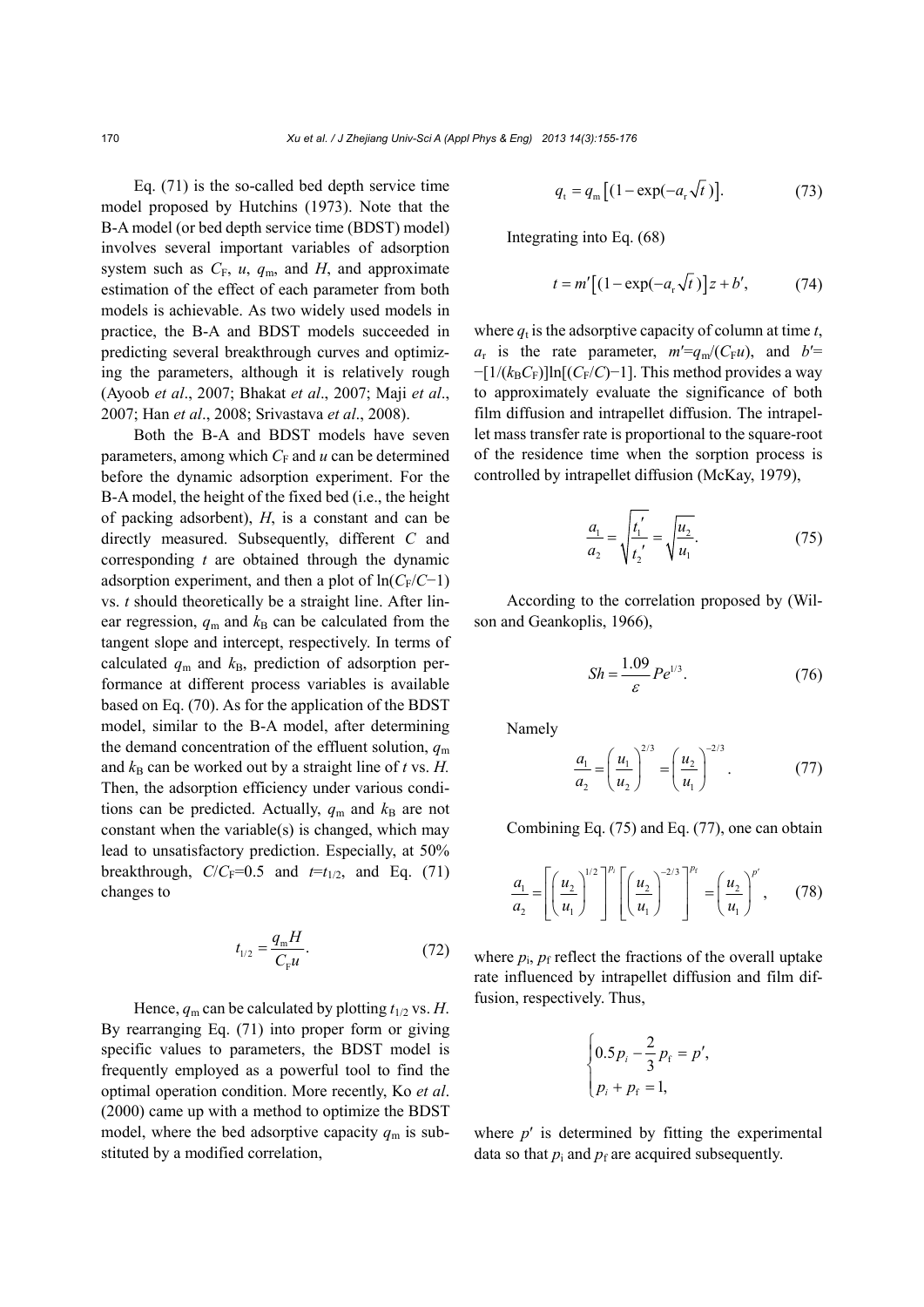# **4.8 Yoon-Nelson model**

The Yoon-Nelson model is extremely concise in form, supposing that the decrease in the probability of each adsorbate to be adsorbed is proportional to the probability of its adsorption and breakthrough on the adsorbent (Yoon and James, 1984). It can be represented by

$$
\ln \frac{C}{C_{\rm F} - C} = K_{\rm YN} t - t_{1/2} K_{\rm YN},\tag{79}
$$

where  $K_{\text{YN}}$  is the Yoon-Nelson rate constant. By plotting ln[ $C/(C_F-C)$ ] vs. *t*,  $K_{YN}$  and theoretical  $t_{1/2}$  are reckoned. The Yoon-Nelson model not only has a more simple form than other models, but also requires no detailed data concerning the characters of adsorbate and adsorbent, as well as the parameters of the fixed bed (Hamdaoui, 2006). Also, as limited by its rough form, the Yoon-Nelson model is less valuable or convenient to obtain process variables and to predict adsorption under variety conditions.

# **4.9 Wang model**

Wang *et al*. (2003) developed a mass transfer model to describe the breakthrough curve of solutions containing Co or Zn ions in the fixed bed on the basis of the following assumptions

(1) The adsorption process remains isothermal;

(2) The mass transfer equation is written as

$$
-\frac{\mathrm{d}y}{\mathrm{d}t} = k_{\mathrm{w}}xy,\tag{80}
$$

where  $k_w$  is the kinetic constant,  $y$  is the fraction of the adsorbed metal ions, and *x* is the fraction of metal ions passing through the fixed bed, with *x*+*y*=1.

(3) The breakthrough curve is symmetrical; and,

(4) There is negligible axial dispersion in the column.

Presuming  $y=y_w$  at  $t=t_w$  and integrating Eq. (80), one can obtain

$$
\ln\left[x(1-x_{a})/x_{a}(1-x)\right] = k_{w}(t_{a}-t). \tag{81}
$$

Let  $w=0.5$ , then  $y_w=y_{1/2}=x_{1/2}$ ,  $t_w=t_{1/2}$ . Combining the above parameters with Eq. (81)

$$
t = t_{1/2} - \frac{1}{k_w} \ln\left(\frac{1}{1-x}\right),\tag{82}
$$

where *x* can be expressed as

$$
x = C / C_{\rm F}.
$$
 (83)

Substituting Eq. (83) into Eq. (82), *t* should be in direct proportion to ln[ $(C_F/C)$ −1]. A plot of ln[ $(C_F/C)$ −1] vs. *t* produces the slope and intercept value as  $1/k_w$  and  $t_{1/2}$ , respectively. Then the entire breakthrough curve can be obtained based on Eq. (82). This model was successfully applied in some cases (Wang *et al*., 2003; Araneda *et al*., 2011). Meanwhile, similar to the Yoon-Nelson model, it cannot provide sufficient information of an adsorption system.

### **4.10 Other models**

#### 4.10.1 Wolborska model

Wolborska (1989a) and Wolborska and Pustelnik (1996) analyzed the adsorption of *p*-nitrophenol on activated carbon and found that the initial segment of the breakthrough curve is controlled by film diffusion with constant kinetic coefficient, and the concentration profile of the initial stage moves axially in the column at a constant velocity. Moreover, the width of concentration profile in the column and the final breakthrough curve were nearly constant. Based on above observations, they developed a model to describe the breakthrough at low concentration region, which was written as

$$
\ln \frac{C}{C_{\rm F}} = \frac{\beta_{\rm L} C_{\rm F} \varepsilon}{\rho q_{\rm F}} t - \frac{\beta_{\rm L} H}{u},\tag{84}
$$

where  $\beta_L$  is the film diffusivity, which can be determined from the initial linear section of the breakthrough curve in the semi-logarithmic system through experiment or correlations.

#### 4.10.2 Modified dose-response model

This model was initially developed for pharmacology studies and recently used to describe adsorption of metals in some cases (Yan *et al*., 2001; Senthilkumar *et al*., 2006; Araneda *et al*., 2011). The modified dose-response model can be written as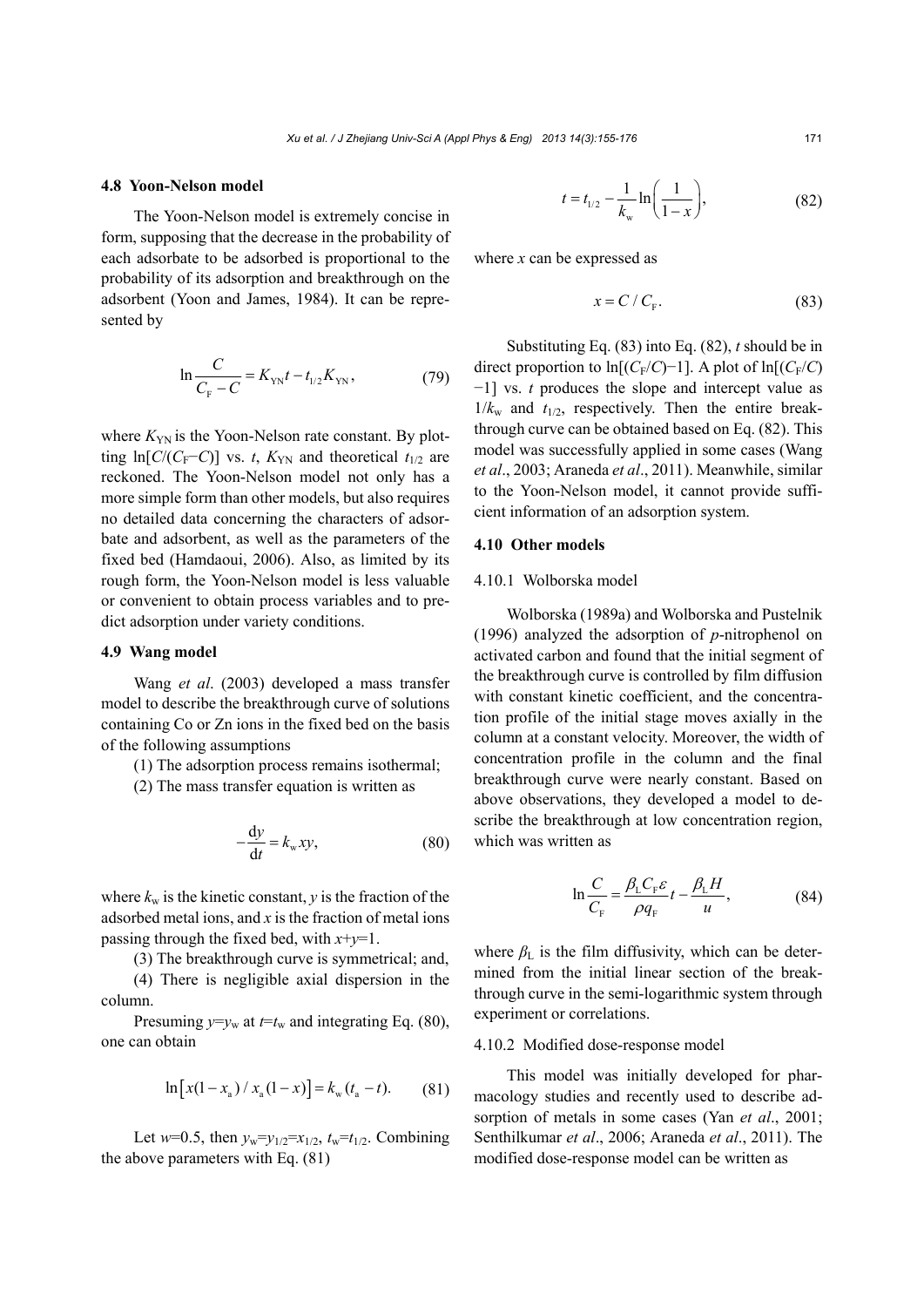$$
\frac{C}{C_{F}} = 1 - \frac{1}{1 + \left(\frac{C_{F}Qt}{q_{F}m}\right)^{a'}}.
$$
\n(85)

After rearrangement, it could be written as

$$
\ln \frac{C}{C_{\rm F} - C} = a' \ln(C_{\rm F} Qt) - a' \ln(q_{\rm F} m),\tag{86}
$$

where *a*′ is the model parameter. Similar to other models,  $a'$  and  $q_F$  could be determined by plotting  $ln[C/(C_F−C)]$  vs.  $ln(C_FQt)$ .

# **5 Conclusions**

Fixed-bed or column adsorption is the most popular option in practical application of adsorption process, and due to the complexity of a column adsorption system and lack of solid theory, its mathematical modeling is obviously more difficult than batch adsorption. To choose or develop a suitable model, accuracy and convenience should be considered simultaneously. Currently, although some effort had been made to complete these models (especially the general rate models and LDF model), each model has its inherent shortages and requires further development. The general rate models (and "general rate type" models) and LDF model generally fit well with the experimental data for most cases, but they are relatively time-consuming. Other models including the wave propagation theory, Bohart-Adams model, Yoon-Nelson model, Thomas model, Wang model, Wolborska model, and modified dose-response model could be applicable without isotherm information, but they are derived from specific situations and limited in space. The Clark model is suitable to describe column adsorption obeying the Freundlich isotherm and do not show conspicuously better accuracy than the above models. The constant pattern model is relatively convenient to apply and gives satisfactory prediction, but it cannot be readily employed for adsorption predominated by intrapellet diffusion. In addition, experimental work is always required to determine the isotherm and dynamic model as well as the related parameters. Moreover, when the breakthrough curve deviates from the ideal S shape, prediction derived from any model usually cannot meet our demand.

#### **References**

- Abu-Lail, L., Bergendahl, J.A., Thompson, R.W., 2012. Mathematical modeling of chloroform adsorption onto fixed-bed columns of highly siliceous granular zeolites. *Environmental Progress & Sustainable Energy*, **31**(4): 591-596. [doi:10.1002/ep.10593]
- Abuzaid, N.S., Nakhla, G., 1997. Predictability of the homogeneous surface diffusion model for activated carbon adsorption kinetics; formulation of a new mathematical model. *Journal of Environmental Science & Health Part A*, **32**(7):1945-1961.
- Aksu, Z., Gönen, F., 2004. Biosorption of phenol by immobilized activated sludge in a continuous packed bed: prediction of breakthrough curves. *Process Biochemistry*, **39**(5):599-613. [doi:10.1016/S0032-9592(03)00132-8]
- Araneda, C., Basualto, C., Sapag, J., Tapia, C., Cotoras, D., Valenzuela, F., 2011. Uptake of copper (II) ions from acidic aqueous solutions using a continuous column packed with microcapsules containing a β-hydroxyoximic compound. *Chemical Engineering Research & Design*, **89**(12):2761-2769. [doi:10.1016/j.cherd.2011.05.008]
- Ayoob, S., Gupta, A., Bhakat, P.B., 2007. Analysis of breakthrough developments and modeling of fixed bed adsorption system for As (V) removal from water by modified calcined bauxite (MCB). *Separation and Purification Technology*, **52**(3):430-438. [doi:10.1016/j. seppur.2006.05.021]
- Azizian, S., 2004. Kinetic models of sorption: a theoretical analysis. *Journal of Colloid and Interface Science*, **276**(1): 47-52. [doi:10.1016/j.jcis.2004.03.048]
- Bhakat, P., Gupta, A., Ayoob, S., 2007. Feasibility analysis of As (III) removal in a continuous flow fixed bed system by modified calcined bauxite (MCB). *Journal of Hazardous Materials*, **139**(2):286-292. [doi:10.1016/j.jhazmat.2006. 06.037]
- Borba, C., Guirardello, R., Silva, E.A., Veit, M.T., Tavares, C.R.G., 2006. Removal of nickel (II) ions from aqueous solution by biosorption in a fixed bed column: Experimental and theoretical breakthrough curves. *Biochemical Engineering Journal*, **30**(2):184-191. [doi:10.1016/j.bej. 2006.04.001]
- Brauch, V., Schlunder, E., 1975. The scale-up of activated carbon columns for water purification, based on results from batch tests-II: Theoretical and experimental determination of breakthrough curves in activated carbon columns. *Chemical Engineering Science*, **30**(5-6):539- 548. [doi:10.1016/0009-2509(75)80024-8]
- Brunauer, S., Emmett, P.H., Teller, E., 1938. Adsorption of gases in multimolecular layers. *Journal of the American Chemical Society*, **60**(2):309-319. [doi:10.1021/ ja01269a023]
- Cheknane, B., Baudu, M., Bouras, O., Zermane, F., 2012. Modeling of basic green 4 dynamic sorption onto granular organo-inorgano pillared clays (GOICs) in column reactor. *Chemical Engineering Journal*, **209**:7-12. [doi:10.1016/ j.cej.2012.07.118]
- Chern, J.M., Huang, S.N., 1999. Study of nonlinear wave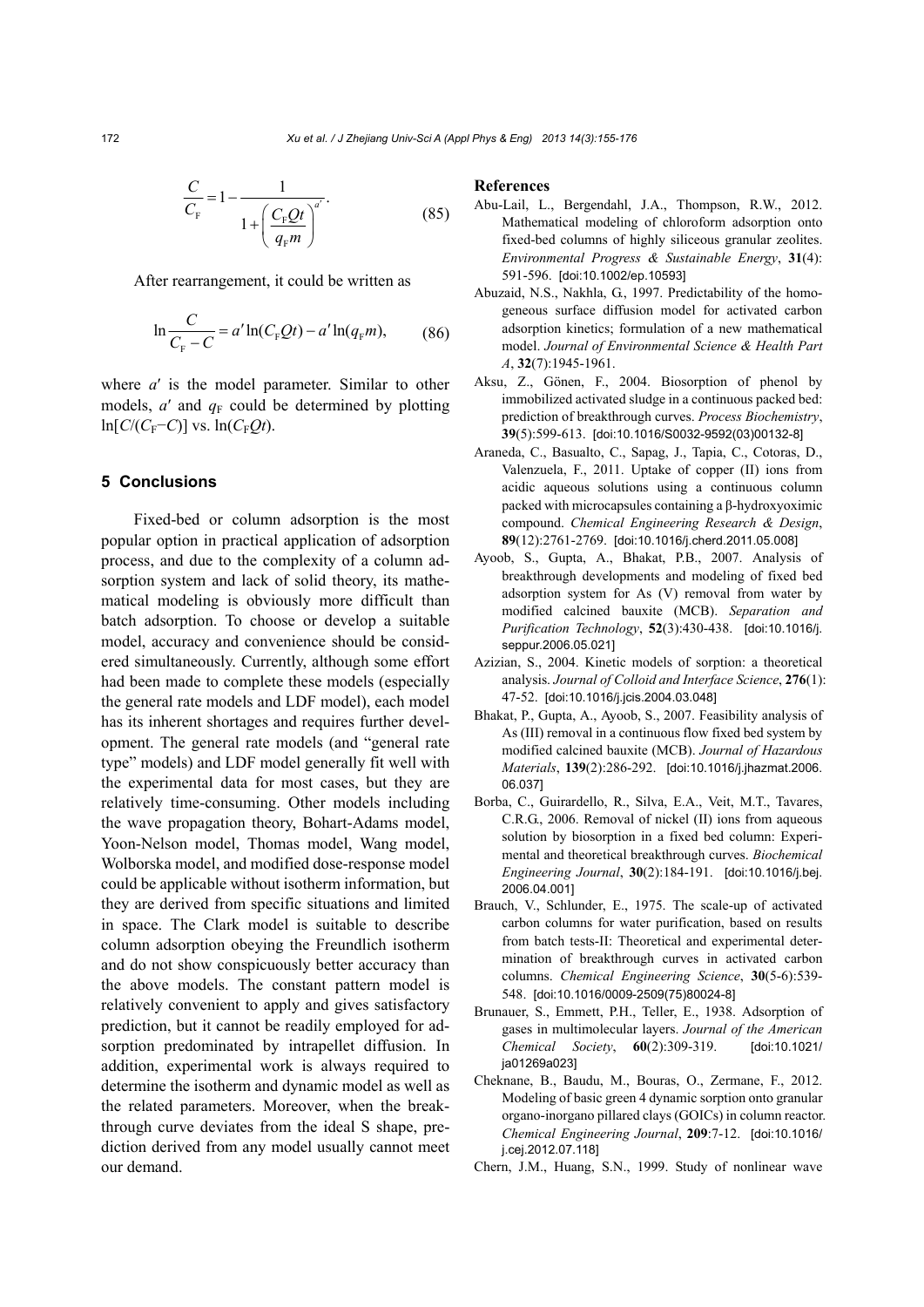propagation theory. II. Interference phenomena of singlecomponent dye adsorption waves. *Separation Science and Technology*, **34**(10):1993-2011. [doi:10.1081/SS-100100751]

- Chern, J.M., Chien, Y.W., 2002. Adsorption of nitrophenol onto activated carbon: isotherms and breakthrough curves. *Water Research*, **36**(3):647-655. [doi:10.1016/S0043- 1354(01)00258-5]
- Chong, K., Volesky, B., 1995. Description of two-metal biosorption equilibria by Langmuir-type models. *Biotechnology and Bioengineering*, **47**(4):451-460. [doi:10.1002/ bit.260470406]
- Clark, R.M., 1987. Evaluating the cost and performance of field-scale granular activated carbon systems. *Environmental Science & Technology*, **21**(6):573-580. [doi:10. 1021/es00160a008]
- Costa, C., Rodrigues, A., 1985. Design of cyclic fixed-bed adsorption processes. 1. Phenoal adsorption on polymeric adsorbents. *AIChE Journal*, **31**(10):1645-1654. [doi:10. 1002/aic.690311008]
- Crittenden, J.C., Weber, W.J., 1978. Predictive model for design of fixed-bed adsorbers: Parameter estimation and model development. *Journal of the Environmental Engineering Division*, **104**(2):185-197.
- Crittenden, J.C., Luft, C.P., Hand, D.W., 1985. Prediction of multicomponent adsorption equilibria in background mixtures of unknown composition. *Water Research*, **19**(12):1537-1548. [doi:10.1016/0043-1354(85)90399-9]
- Crittenden, J.C., Hutzler, N.J., Geyer, D.G., Oravitz, J.L., Friedman, G., 1986. Model development and parameter sensitivity. *Water Resources Research*, **22**(3):271-284. [doi:10.1029/WR022i003p00271]
- Cussler, E.L., 1976. Multicomponent Diffusion. Elsevier, Amsterdam.
- Do, D., Mayfield, P., 1987. A new simplified model for adsorption in a single particle. *AIChE Journal*, **33**(8): 1397-1400. [doi:10.1002/aic.690330819]
- Du, X., Yuan, Q., Li, Y., 2008. Mathematical analysis of solanesol adsorption on macroporous resins using the general rate model. *Chemical Engineering & Technology*, **31**(9):1310-1318. [doi:10.1002/ceat.200800010]
- Du, X., Yuan, Q., Zhao, J., Li, Y., 2007. Comparison of general rate model with a new model—artificial neural network model in describing chromatographic kinetics of solanesol adsorption in packed column by macroporous resins. *Journal of Chromatography A*, **1145**(1-2):165-174. [doi:10.1016/j.chroma.2007.01.065]
- Dubinin, M., Radushkevich, L., 1947. Equation of the characteristic curve of activated charcoal. *Chemisches Zentralblatt*, **1**(1):875.
- Finlayson, B., 2003. Nonlinear Analysis in Chemical Engineering. Ravenna Park Publishing, Inc.
- Foo, K., Hameed, B., 2010. Insights into the modeling of adsorption isotherm systems. *Chemical Engineering Journal*, **156**(1):2-10. [doi:10.1016/j.cej.2009.09.013]
- Fournel, L., Mocho, P., Brown, R., le Cloirec, P., 2010. Modeling breakthrough curves of volatile organic compounds on activated carbon fibers. *Adsorption*, **16**(3):147-153.
- Ghasemi, M., Keshtkar, A.R., Dabbagh, R., Jaber Safdari, S., 2011. Biosorption of uranium (VI) from aqueous solutions by Ca-pretreated Cystoseira indicaalga: breakthrough curves studies and modeling. *Journal of Hazardous Materials*, **189**(1-2):141-149 [doi:10.1016/j. jhazmat.2011.02.011]
- Gholami, M., Talaie, M., 2010. Investigation of simplifying assumptions in mathematical modeling of natural gas dehydration using adsorption process and introduction of a new accurate LDF model. *Industrial & Engineering Chemistry Research*, **49**(2):838-846. [doi:10.1021/ ie901183q]
- Giles, C., MacEwan, T., Nakhwa, S.N., 1960. Studies in adsorption. Part XI. A system of classification of solution adsorption isotherms, and its use in diagnosis of adsorption mechanisms and in measurement of specific surface areas of solids. *Journal of the Chemical Society*, (0):3973-3993. [doi:10.1039/jr9600003973]
- Glueckauf, E., 1955. Theory of chromatography. Part 10.— Formulæ for diffusion into spheres and their application to chromatography. *Transactions of the Faraday Society*, **51**(0):1540-1551. [doi:10.1039/tf9555101540]
- Gnielinski, V., 1978. Equations for calculation of heat and mass transfer in perfused ballasting of spherical particles at medium and high Peclet numbers. *Verfahrenstechnik*, **12**(6):363-367.
- Haghseresht, F., Lu, G., 1998. Adsorption characteristics of phenolic compounds onto coal-reject-derived adsorbents. *Energy & Fuels*, **12**(6):1100-1107. [doi:10.1021/ ef9801165]
- Hamdaoui, O., 2006. Dynamic sorption of methylene blue by cedar sawdust and crushed brick in fixed bed columns. *Journal of Hazardous Materials*, **138**(2):293-303. [doi:10.1016/j.jhazmat.2006.04.061]
- Han, R., Ding, D., Xu, Y., Zou, W., Wang, Y., Li, Y., Zou, L., 2008. Use of rice husk for the adsorption of congo red from aqueous solution in column mode. *Bioresource Technology*, **99**(8):2938-2946. [doi:10.1016/j.biortech. 2007.06.027]
- Hand, D.W., Loper, S., Ari, M., Crittenden, J.C., 1985. Prediction of multicomponent adsorption equilibria using ideal adsorbed solution theory. *Environmental Science & Technology*, **19**(11):1037-1043. [doi:10.1021/es00141a002]
- Heese, C., Worch, E., 1997. A new user-oriented method for prediction of intraparticle mass transfer coefficients for adsorber modelling. *Vom Wasser*, **89**:373-391 (in German).
- Helfferich, F., 1984. Conceptual view of column behavior in multicomponent adsorption or ion-exchange systems. *AIChE Symposium Series*, **80**:1.
- Helfferich, F.G., 1995. Ion Exchange, Dover Pubns.
- Helfferich, F.G., Klein, G., 1970. Multicomponent Chromatography: Theory of Interference. M. Dekker, New York.
- Helfferich, F.G., Carr, P.W., 1993. Non-linear waves in chromatography: I. Waves, shocks, and shapes. *Journal of Chromatography A*, **629**(2):97-122. [doi:10.1016/0021- 9673(93)87026-I]
- Helfferich, F.G., Whitley, R.D., 1996. Non-linear waves in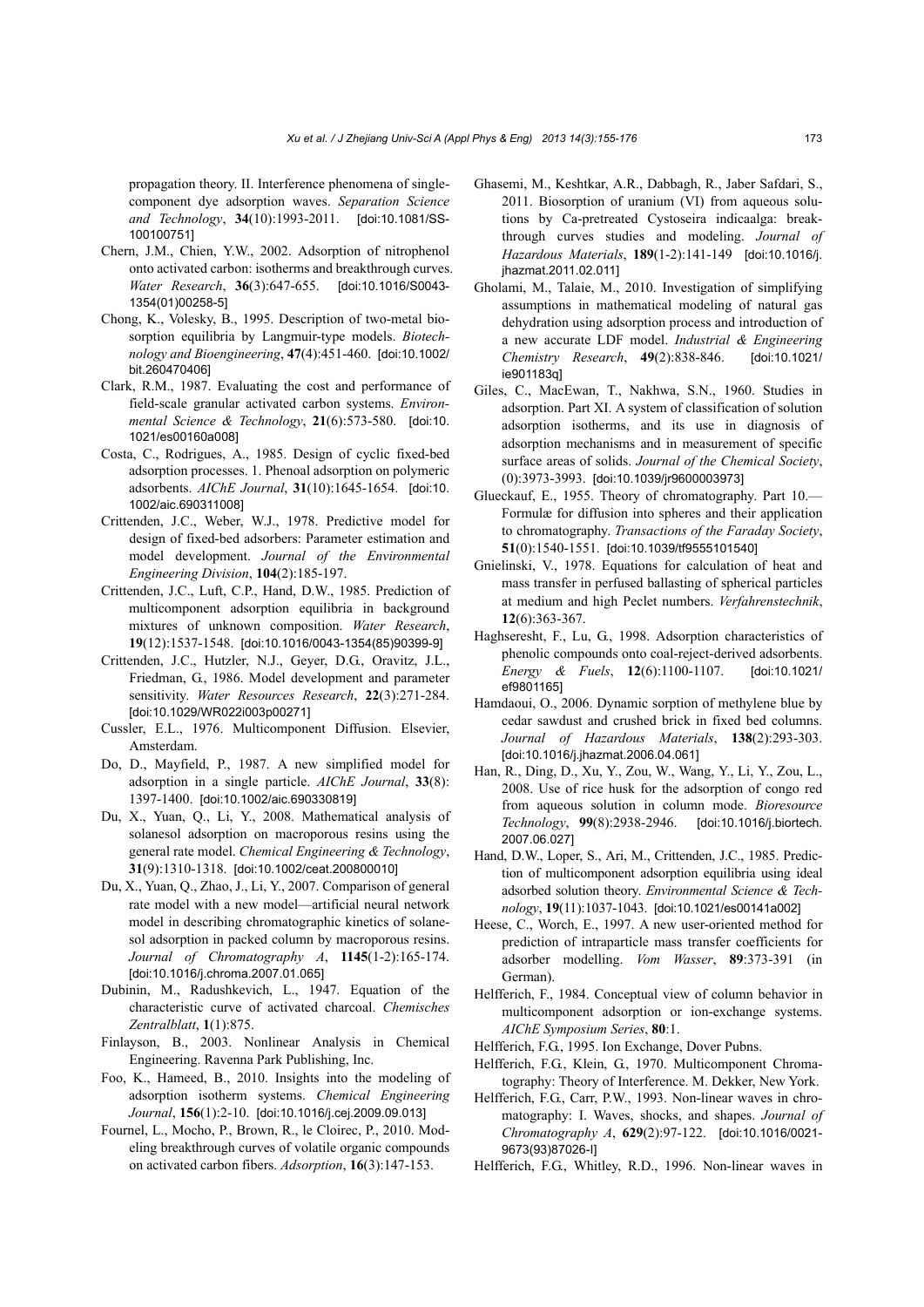chromatography II. Wave interference and coherence in multicomponent systems. *Journal of Chromatography A*, **734**(1):7-47. [doi:10.1016/0021-9673(95)01067-X]

- Hutchins, R., 1973. New method simplifies design of activated carbon systems. *Chemical Engineering*, **80**(19):133-138.
- Jain, J.S., Snoeyink, V.L., 1973. Adsorption from bisolute systems on active carbon. *Journal (Water Pollution Control Federation)*, **45**(12):2463-2479.
- Jia, Q., Lua, A.C., 2008. Concentration-dependent branched pore kinetic model for aqueous phase adsorption. *Chemical Engineering Journal*, **136**(2-3):227-235. [doi:10.1016/j. cej.2007.04.005]
- Kaczmarski, K., Antos, D., 1996. Fast finite difference method for solving multicomponent adsorption-chromatography models. *Computers & Chemical Engineering*, **20**(11): 1271-1276. [doi:10.1016/0098-1354(95)00247-2]
- Kananpanah, S., Dizadji, N., Abolghasemi, H., Salamatinia, B., 2009. Developing a new model to predict mass transfer coefficient of salicylic acid adsorption onto IRA-93: Experimental and modeling. *Korean Journal of Chemical Engineering*, **26**(5):1208-1212. [doi:10.1007/s11814-009- 0215-6]
- Kataoka, T., Yoshida, H., Ueyama, K., 1972. Mass transfer in laminar region between liquid and packing material surface in the packed bed. *Journal of Chemical Engineering of Japan*, **5**(2):132-136. [doi:10.1252/jcej. 5.132]
- Ko, D.C.K., Porter, J.F., McKay, G., 2000. Optimised correlations for the fixed-bed adsorption of metal ions on bone char. *Chemical Engineering Science*, **55**(23): 5819-5829. [doi:10.1016/S0009-2509(00)00416-4]
- Ko, D.C.K., Porter, J.F., McKay, G., 2001. Film-pore diffusion model for the fixed-bed sorption of copper and cadmium ions onto bone char. *Water Research*, **35**(16):3876-3886. [doi:10.1016/S0043-1354(01)00114-2]
- Ko, D.C.K., Porter, J.F., McKay, G., 2002. A branched pore model analysis for the adsorption of acid dyes on activated carbon. *Adsorption*, **8**(3):171-188. [doi:10.1023/ A:1021283731952]
- Ko, D.C.K., Porter, J.F., McKay, G., 2003. Mass transport model for the fixed bed sorption of metal ions on bone char. *Industrial & Engineering Chemistry Research*, **42**(14):3458-3469. [doi:10.1021/ie020505t]
- Ko, D.C.K., Porter, J.F., McKay, G., 2005. Application of the concentration-dependent surface diffusion model on the multicomponent fixed-bed adsorption systems. *Chemical Engineering Science*, **60**(20):5472-5479. [doi:10.1016/j. ces.2005.04.048]
- Langmuir, I., 1916. The constitution and fundmental properties of solids and liquids. part I. Solids. *Journal of the American Chemical Society*, **38**(11):2221-2295. [doi:10. 1021/ja02268a002]
- Lee, V.K.C., McKay, G., 2004. Comparison of solutions for the homogeneous surface diffusion model applied to adsorption systems. *Chemical Engineering Journal*, **98**(3): 255-264. [doi:10.1016/j.cej.2003.08.028]
- Lee, V.K.C., Porter, J.F., McKay, G., Mathews, A.P., 2005. Application of solid-phase concentration-dependent

HSDM to the acid dye adsorption system. *AIChE Journal*, **51**(1):323-332. [doi:10.1002/aic.10290]

- Lin, S.H., Wang, C.S., Chang, C.H., 2002. Removal of methyl *tert*-butyl ether from contaminated water by macroreticular resin. *Industrial & Engineering Chemistry Research*, **41**(16):4116-4121. [doi:10.1021/ie011020s]
- Liu, B., Zeng, L., Ren, Q., 2010. Simulation of levulinic acid adsorption in packed beds using parallel pore/surface diffusion model. *Chemical Engineering & Technology*, **33**(7):1146-1152. [doi:10.1002/ceat.201000147]
- Lo, I., Alok, P.A., 1996. Computer simulation of activated carbon adsorption for multi-component systems. *Environment International*, **22**(2):239-252. [doi:10.1016/ 0160-4120(96)00009-8]
- Maji, S.K., Pal, A., Pal, T., Adak, A., 2007. Modeling and fixed bed column adsorption of As (III) on laterite soil. *Separation and Purification Technology*, **56**(3):284-290. [doi:10.1016/j.seppur.2007.02.011]
- Malek, A., Farooq, S., 1996. Comparison of isotherm models for hydrocarbon adsorption on activated carbon. *AIChE Journal*, **42**(11):3191-3201. [doi:10.1002/aic.690421120]
- Mathews, A., Weber, W.J.J., 1977. Effects of external mass transfer and intraparticle diffusion on adsorption rates in slurry reactors. *AIChE Symposium Series*, **73**:91-94.
- McKay, G., 1979. Basic dye adsorption on activated carbon. *Water, Air, & Soil Pollution*, **12**(3):307-317. [doi:10. 1007/BF01047018]
- McKay, G., 1984. Analytical solution using a pore diffusion model for a pseudoirreversible isotherm for the adsorption of basic dye on silica. *AIChE Journal*, **30**(4): 692-697. [doi:10.1002/aic.690300434]
- McKay, G., 2001. Solution to the homogeneous surface diffusion model for batch adsorption systems using orthogonal collocation. *Chemical Engineering Journal*, **81**(1-3):213-221. [doi:10.1016/S1385-8947(00)00191-1]
- McKay, G., Al-Duri, B., 1988. Prediction of bisolute adsorption isotherms using single-component data for dye adsorption onto carbon. *Chemical Engineering Science*, **43**(5):1133-1142. [doi:10.1016/0009-2509(88)85073-5]
- Medved, I., Cerny, R., 2011. Surface diffusion in porous media: A critical review. *Microporous and Mesoporous Materials*, **142**(2-3):405-422.
- Meng, M.J., Wang, Z.P., Ma, L., Zhang, M., Wang, J., Dai, X.H., Yan, Y.S., 2012. Selective adsorption of methylparaben by submicrosized molecularly imprinted polymer: batch and dynamic flow mode studies. *Industrial & Engineering Chemistry Research*, **51**(45):14915-14924. [doi:10.1021/ie301890b]
- Murillo, R., García, T., Aylón, E., Callén, M.S., Navarro, M.V., López, J.M., Mastral, A.M., 2004. Adsorption of phenanthrene on activated carbons: Breakthrough curve modeling. *Carbon*, **42**(10):2009-2017. [doi:10.1016/j. carbon.2004.04.001]
- Myers, A., Prausnitz, J.M., 1965. Thermodynamics of mixedgas adsorption. *AIChE Journal*, **11**(1):121-127. [doi:10. 1002/aic.690110125]
- Nakao, S., Suzuki, M., 1983. Mass transfer coefficient in cyclic adsorption and desorption. *Journal of Chemical*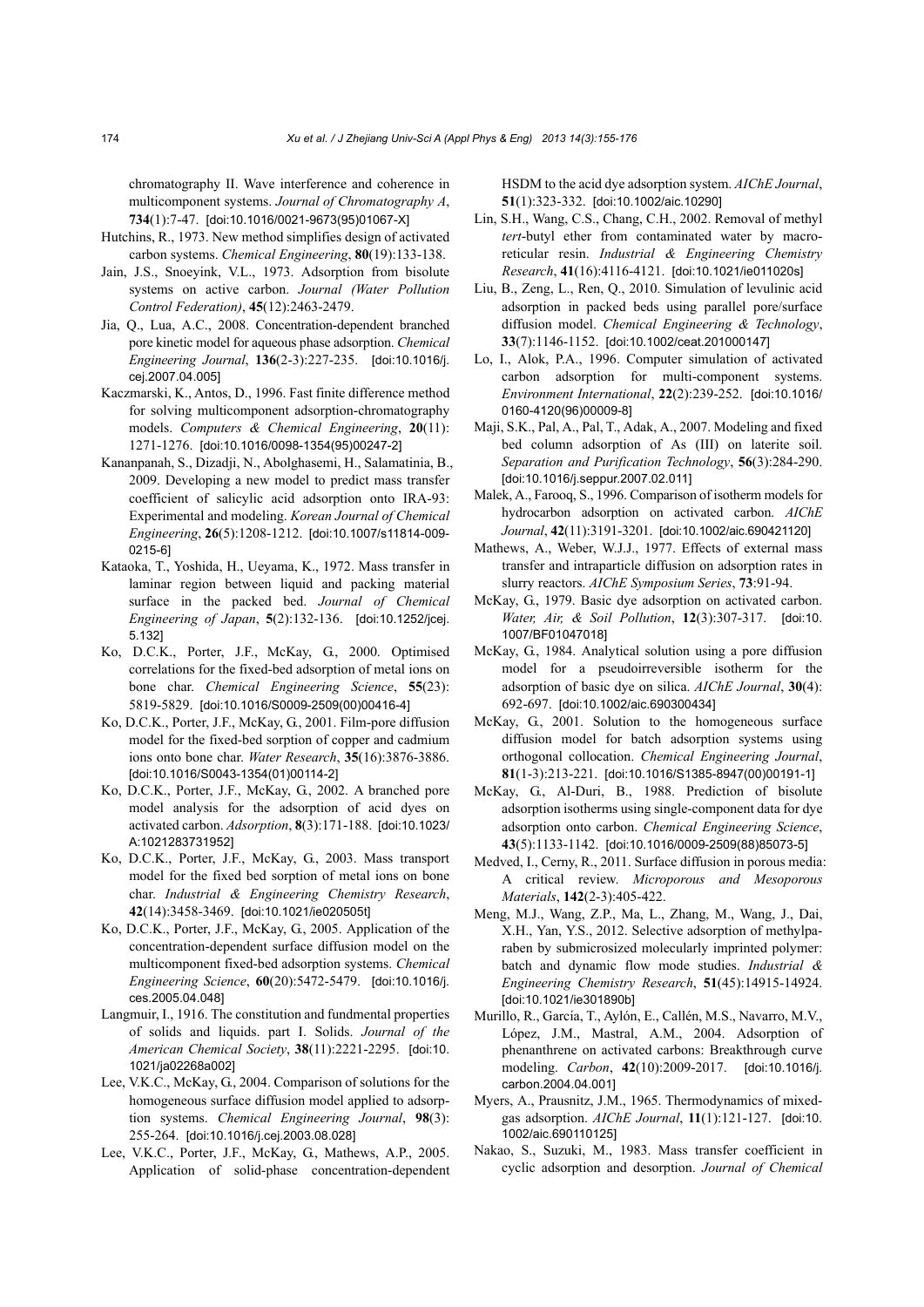*Engineering of Japan*, **16**(2):114-119. [doi:10.1252/ jcej.16.114]

- Neretnieks, I., 1976. Adsorption in finite bath and countercurrent flow with systems having a concentration dependant coefficient of diffusion. *Chemical Engineering Science*, **31**(6):465-471. [doi:10.1016/0009-2509(76) 80031-0]
- Nwabanne, J.T., Igbokwe, P.K., 2012. Kinetic modeling of heavy metals adsorption on fixed bed column. *International Journal of Environmental Research*, **6**(4):945-952.
- Ohashi, H., Sugawara, T., Kikuchi, K.I., Konno, H., 1981. Correlation of liquid-side mass transfer coefficient for single particles and fixed beds. *Journal of Chemical Engineering of Japan*, **14**(6):433-438. [doi:10.1252/jcej. 14.433]
- Pan, B.C., Meng, F.W., Chen, X.Q., Pan, B.J., Li, X.T., Zhang, W.M., Zhang, X., Chen, J.L., Zhang, Q.X., Sun, Y., 2005. Application of an effective method in predicting breakthrough curves of fixed-bed adsorption onto resin adsorbent. *Journal of Hazardous Materials*, **124**(1-3): 74-80. [doi:10.1016/j.jhazmat.2005.03.052]
- Pearl, R., 1977. The Biology of Population Growth. Ayer Co. Pub.
- Peel, R.G., Benedek, A., Crowe, C.M., 1981. A branched pore kinetic model for activated carbon adsorption. *AIChE Journal*, **27**(1):26-32. [doi:10.1002/aic.690270106]
- Plazinski, W., Rudzinski, W., Plazinska, A., 2009. Theoretical models of sorption kinetics including a surface reaction mechanism: a review. *Advances in Colloid and Interface Science*, **152**(1-2):2-13. [doi:10.1016/j.cis.2009.07.009]
- Puértolas, B., López, M.R., Navarro, M.V., López, J.M., Murillo, R., García, T., Mastra, A.M., 2010. Modelling the breakthrough curves obtained from the adsorption of propene onto microporous inorganic solids. *Adsorption Science & Technology*, **28**(8):761-775. [doi:10.1260/ 0263-6174.28.8-9.761]
- Quek, S., Al-Duri, B., 2007. Application of film-pore diffusion model for the adsorption of metal ions on coir in a fixed-bed column. *Chemical Engineering and Processing Process Intensification*, **46**(5):477-485. [doi:10.1016/j. cep.2006.06.019]
- Radke, C., Prausnitz, J., 1972. Thermodynamics of multisolute adsorption from dilute liquid solutions. *AIChE Journal*, **18**(4):761-768. [doi:10.1002/aic.690180417]
- Roberts, P.V., Cornel, P., Summers, R.S., 1985. External mass-transfer rate in fixed-bed adsorption. *Journal of Environmental Engineering*, **111**(6):891-905. [doi:10. 1061/(ASCE)0733-9372(1985)111:6(891)]
- Ruthven, D.M., 1984. Principles of Adsorption and Adsorption Processes. Wiley-Interscience.
- Scott, D., Dullien, F., 1962. Diffusion of ideal gases in capillaries and porous solids. *AIChE Journal*, **8**(1):113- 117. [doi:10.1002/aic.690080126]
- Seidel-Morgenstern, A., 2004. Experimental determination of single solute and competitive adsorption isotherms. *Journal of Chromatography A*, **1037**(1-2):255-272. [doi:10.1016/j.chroma.2003.11.108]
- Senthilkumar, R., Vijayaraghavan, K., Thilakavathi, M., Iyer,

P.V.R., Velan, M., 2006. Seaweeds for the remediation of wastewaters contaminated with zinc (II) ions. *Journal of Hazardous Materials*, **136**(3):791-799. [doi:10.1016/j. jhazmat.2006.01.014]

- Silva, E.A., Vaz, L.G.L., Veit, M.T., Fagundes-Klen, M.R., Cossich, E.S., Tavares, C.R.G., Cardozo-Filho, L., Guirardello, R., 2010. Biosorption of chromium (III) and copper (II) ions onto marine Alga *Sargassum* sp. in a fixed-bed column. *Adsorption Science & Technology*, **28**(5):449-464. [doi:10.1260/0263-6174.28.5.449]
- Sips, R., 1948. Combined form of Langmuir and Freundlich equations. *The Journal of Chemical Physics*, **16**(5): 490-495. [doi:10.1063/1.1746922]
- Sperlich, A., Werner, A., Genz, A., Amy, G., Worch, E., Jekel, M., 2005. Breakthrough behavior of granular ferric hydroxide (GFH) fixed-bed adsorption filters: modeling and experimental approaches. *Water Research*, **39**(6): 1190-1198. [doi:10.1016/j.watres.2004.12.032]
- Srivastava, V., Prasad, B., Mishra, I.M., Mall, I.D., Swamy, M.M., 2008. Prediction of breakthrough curves for sorptive removal of phenol by bagasse fly ash packed bed. *Industrial & Engineering Chemistry Research*, **47**(5): 1603-1613. [doi:10.1021/ie0708475]
- Szukiewicz, M.K., 2000. New approximate model for diffusion and reaction in a porous catalyst. *AIChE Journal*, **46**(3):661-665. [doi:10.1002/aic.690460326]
- Szukiewicz, M.K., 2002. An approximate model for diffusion and reaction in a porous pellet. *Chemical Engineering Science*, **57**(8):1451-1457. [doi:10.1016/S0009-2509(02) 00055-6]
- Tan, A.Y., Prasher, B.D., Guin, J.A., 1975. Mass transfer in nonuniform packing. *AIChE Journal*, **21**(2):396-397. [doi:10.1002/aic.690210226]
- Temkin, M., Pyzhev, V., 1940. Kinetics of ammonia synthesis on promoted iron catalysts. *Acta Physiochimica URSS*, **12**: 327-356.
- Tien, C., 1994. Adsorption Calculations and Modeling. Butterworth-Heinemann Boston.
- Toth, J., 1971. State equations of the solid-gas interface layers. *Acta Chimica Academiae Scientiarum Hungaricae*, **69**(3): 311-328.
- Traylor, S.J., Xu, X., Lenhoff, A.M., 2011. Shrinking core modeling of binary chromatographic breakthrough. *Journal of Chromatography A*, **1218**(16):2222-2231. [doi:10.1016/j.chroma.2011.02.020]
- Wakao, N., Funazkri, T., 1978. Effect of fluid dispersion coefficients on particle-to-fluid mass transfer coefficients in packed beds: Correlation of Sherwood numbers. *Chemical Engineering Science*, **33**(10):1375-1384. [doi:10.1016/0009-2509(78)85120-3]
- Wang, Y.H., Lin, S.H., Juang, R.S., 2003. Removal of heavy metal ions from aqueous solutions using various low-cost adsorbents. *Journal of Hazardous Materials*, **102**(2-3): 291-302. [doi:10.1016/S0304-3894(03)00218-8]
- Warchoł, J., Petrus, R., 2006. Modeling of heavy metal removal dynamics in clinoptilolite packed beds. *Microporous and Mesoporous Materials*, **93**(1-3):29-39. [doi:10.1016/j.micromeso.2006.01.021]